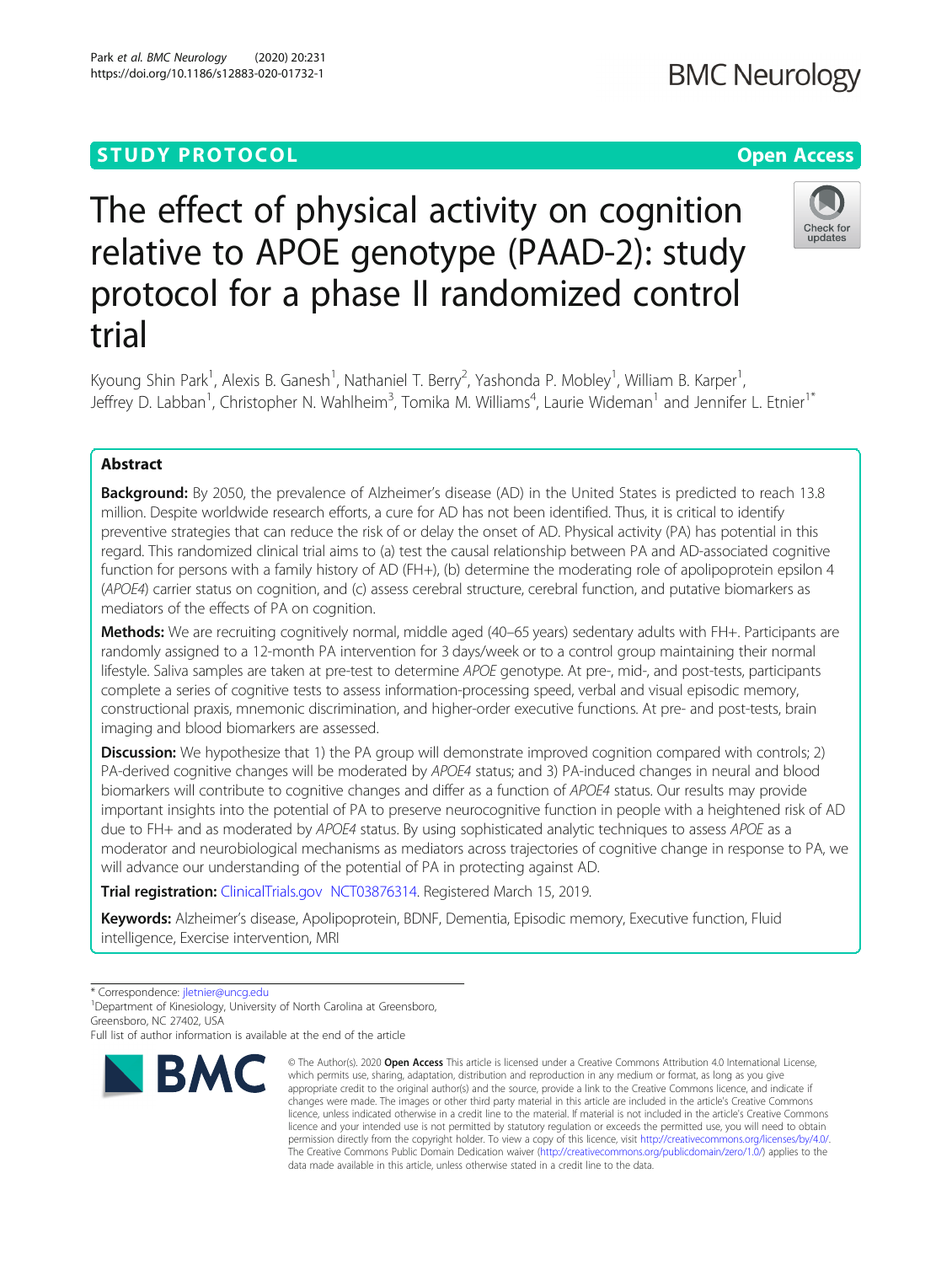#### Background

#### Background and rationale

Dementia is a general term describing a group of symptoms associated with memory decline and other cognitive impairments severe enough to disturb a person's ability to perform daily activities. Alzheimer's disease (AD) is the most common form of dementia (approximately 60–80%) and is a progressive, neurodegenerative ailment [\[1](#page-11-0)]. The global prevalence of AD is expected to reach 152 million by the year 2050 and the global costs of dementia equated to \$1 trillion in 2019, and these costs are predicted to reach \$2 trillion by 2030 [\[2](#page-11-0)]. Although scientists are exploring disease-modifying pharmacological interventions [[3\]](#page-11-0), there is currently no known cure for AD [[4,](#page-11-0) [5](#page-11-0)]. Therefore, researchers are also focusing on interventions with the potential to delay the onset of the disease by targeting modifiable risk factors [[6\]](#page-11-0). Delaying the onset of AD by 1 year could reduce its incidence by 11% [[7\]](#page-11-0) and delaying the onset by 5 years could reduce the number of Americans with AD by 29–43% and total health care costs by \$83 - \$367 billion [[1\]](#page-11-0).

#### The potential of physical activity

About one-third of AD cases worldwide are related to modifiable risk factors, with the largest proportion of cases in the United States attributable to a lack of physical activity  $(PA)$  [[5\]](#page-11-0). Retrospective [[8,](#page-11-0) [9\]](#page-11-0) and prospective [[10](#page-11-0)–[13](#page-11-0)] studies have shown that greater PA predicts better cognitive performance and a decreased risk of dementia. Meta-analytic reviews of this literature have reported promising benefits of PA specifically for the prevention of AD (OR =  $0.14 - 0.72$  $0.14 - 0.72$  $0.14 - 0.72$ ) [\[10](#page-11-0), 14-[17](#page-11-0)]. Furthermore, experimental studies have shown that increasing PA results in improved cognitive performance in cognitively normal adults [[18](#page-11-0)–[21\]](#page-11-0), people with mild cognitive impairment (MCI) [[22](#page-11-0)], and persons with self-reported memory complaints [\[23\]](#page-11-0). Meta-analytic reviews have reported a moderate degree of beneficial effects of PA on cognitive function in cognitively normal older adults [[24](#page-11-0)–[27\]](#page-11-0). Therefore, it is important to further our understanding of how PA might be used to prevent or delay AD.

Individuals with a family history of AD (FH+) and who are carriers of the apolipoprotein epsilon 4 allele (APOE4+) have a 46–61% heightened risk of AD, making them an important target for prevention [\[28](#page-11-0)]. Importantly, APOE4 contributes independently to the risk of AD, above and beyond FH [[28](#page-11-0)–[30\]](#page-11-0). Cross-sectional and prospective studies have shown that the relationship between PA and cognition is moderated by APOE4 such that larger cognitive benefits are typically [\[31](#page-11-0)–[34\]](#page-11-0), but not always [[35,](#page-11-0) [36](#page-11-0)], reported for APOE4+ as compared to APOE4 non-carriers (APOE4-). In cognitively normal older women with a FH+, the relationship between aerobic fitness and cognitive performance was more positive for APOE4+ than for APOE4- [\[37\]](#page-11-0). However, recently it was reported that participation in an 8-month PA program improved cognition in individuals with a FH+ irrespective of APOE4 carrier status [\[38](#page-11-0)]. To date, there is a critical gap in the literature because there is no evidence from randomized control trials (RCTs) regarding the extent to which PA affects cognition in cognitively normal, middle-aged, FH+ individuals relative to APOE4 carrier status.

#### Lack of comprehensive neurocognitive assessment

The extant literature also lacks a comprehensive assessment of AD-sensitive cognitive changes in response to PA. Every area of cognitive function is distinctively affected by AD [[39\]](#page-11-0) and thus needs to be appraised in terms of its responsiveness to PA. Well-established patterns of cognitive deterioration in AD appear in verbal and visual episodic memory, auditory and visuospatial information processing, visuospatial constructional praxis, attention, and executive functions (EFs) including working memory, set-shifting, inhibitory control, planning, and fluid intelligence [\[39\]](#page-11-0). RCTs on the benefits of PA interventions for cognition in people with a heightened risk for AD (i.e., MCI) have focused on measures of general cognition [[23](#page-11-0)], a subset of the domains of EF  $[22]$  $[22]$  or memory  $[40, 41]$  $[40, 41]$  $[40, 41]$  $[40, 41]$  $[40, 41]$ . The use of these limited measures impedes our ability to determine how specific aspects of cognitive function differentially respond to PA [[23\]](#page-11-0). Therefore, a comprehensive assessment is needed to fully determine the effects of PA on various aspects of cognition for individuals with a heightened risk of AD.

In addition to assessing behavioral measures of cognition, we will also assess changes in blood biomarkers and brain health in individuals with FH+ relative to their APOE4 status and the PA intervention. With regard to blood biomarkers, we are focused on putative biological markers sensitive to effects of PA and/or that have implications for AD. Brain-derived neurotrophic factor (BDNF) is important for neuronal survival, growth, and maintenance [\[42](#page-11-0)] and has been implicated in the consolidation of memory [\[43](#page-11-0)–[45](#page-11-0)]. Peripheral levels of BDNF decrease during AD, and higher BDNF is associated with slower decline in AD [\[46\]](#page-12-0). Although evidence is inconsistent, chronic PA increases peripheral BDNF [\[22,](#page-11-0) [47](#page-12-0), [48\]](#page-12-0) and exercise-induced changes in peripheral BDNF are associated with hippocampal volume changes [\[21](#page-11-0)]. This evidence supports BDNF as a potential mechanism which could mediate the benefits of PA for cognition. In this study, BDNF is of primary interest, but we assess additional biomarkers implicated in the relationship between PA and AD (see Table [1](#page-2-0) for the summary of rationale supporting the inclusion of each biomarker). Changes in biological markers in response to PA will also be examined relative to APOE4 carrier status.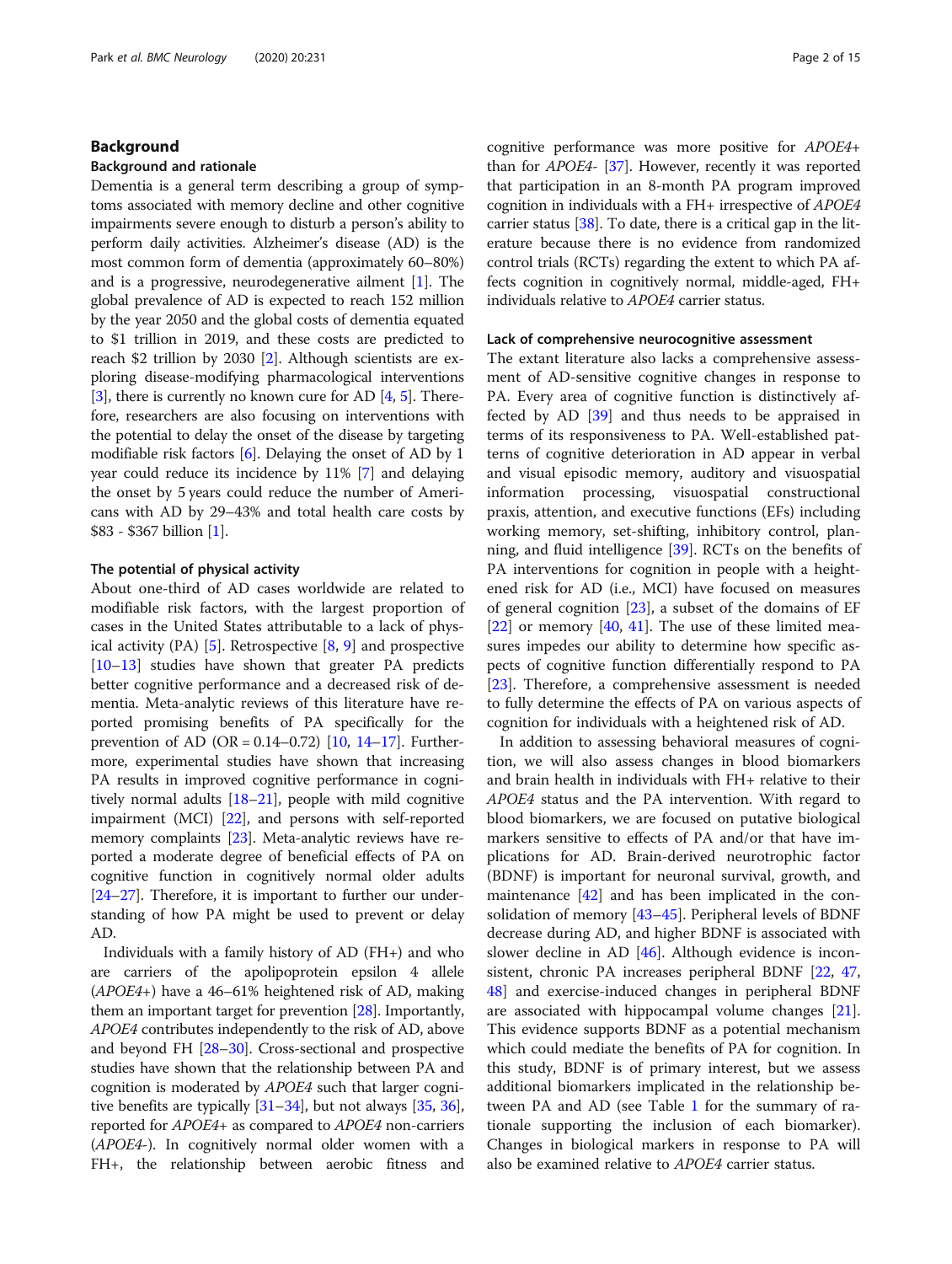<span id="page-2-0"></span>Using magnetic resonance imaging (MRI), we will also assess brain structure volume, task-evoked brain activity, functional connectivity, white matter microstructure, and white matter hyperintensities as measures of brain health. Non-experimental studies have shown that greater aerobic fitness is associated with greater hippocampal volume [[70](#page-12-0)–[72](#page-12-0)] and less age-related neural degeneration, particularly in the prefrontal, superior parietal, and temporal cortices [\[73\]](#page-12-0). Baseline PA is predictive of hippocampal volume 9 years later [\[74\]](#page-12-0) and aerobic fitness is associated with less age-related dysfunction in functional connectivity [[75](#page-12-0)]. In RCTs, PA interventions have resulted in increased grey matter in the prefrontal cortex [\[76\]](#page-12-0), hippocampal volume [[21](#page-11-0)], resting cerebral blood flow [[77](#page-12-0)], task-evoked activity [[78](#page-12-0)], white matter integrity [[79\]](#page-12-0), and functional connectivity in cognitively-relevant regions [\[80](#page-12-0), [81](#page-12-0)].

Brain health differs by APOE4 status in cognitively normal adults, evidenced by right hippocampal atrophy [[82,](#page-12-0) [83\]](#page-12-0), decreased cortical thickness [\[84](#page-12-0), [85\]](#page-12-0), and reduced grey matter [\[86](#page-12-0), [87\]](#page-12-0) in APOE4+ compared to APOE4- individuals. White matter deficits, including decreased diffusion anisotropy [\[88](#page-12-0)–[91\]](#page-13-0), have also been found in APOE4+, with the lowest fractional anisotropy in individuals who are FH+ and APOE4+ [[92](#page-13-0)]. Further, differences in functional connectivity as a function of APOE4 status have been shown in young [[93](#page-13-0)], middleaged, and older adults [[94,](#page-13-0) [95](#page-13-0)]. However, to date, few studies have reported the moderating effects of APOE on the relationship between PA and brain health, and results have been inconsistent. In one study, PA was found to be associated with greater memory-related brain activation, with the strongest associations in people with APOE4+ [[96](#page-13-0)]; however, another study found a positive association between PA and hippocampal volume that was not moderated by APOE4 status [\[97](#page-13-0)]. To our knowledge, there is no evidence from RCTs regarding the

Table 1 Biomarkers to be measured and notential mechanisms

effects of a PA intervention on brain health relative to APOE4. In this study, we will assess changes in brain health in response to a PA program and explore the moderating role of APOE4 carrier status.

#### Study objectives

This protocol describes the design and methods of a RCT aiming to 1) test the causal link between PA and cognitive performance in persons with a FH+, 2) determine if the effect of PA on cognitive performance is moderated by APOE4 carrier status, 3) assess the extent to which measures of brain health and putative biomarkers serve as mediators of the effects of PA on cognition and 4) determine the extent to which these mediated relationships are moderated by APOE4 carrier status. Our results might provide important insights into the potential of PA to foster cognitive performance in those with a heightened familial and genetic risk of AD. Given that midlife PA has been shown to reduce the risk of AD [[98](#page-13-0), [99\]](#page-13-0), beneficial responses to PA could delay AD in this particularly susceptible population, and thereby meaningfully reduce the prevalence of AD [\[6](#page-11-0)].

## Methods and design

#### Study design and setting

In this RCT, middle-aged sedentary adults with a FH+ are pre-tested (baseline), randomly assigned to a 12-month PA intervention or a usual-care control, mid-tested (6 months after baseline), and post-tested (12 months after baseline). The study sites are laboratories at the Department of Kinesiology and the Gateway MRI Center at the University of North Carolina at Greensboro located in Greensboro, North Carolina, USA, along with local YMCAs where the PA intervention is provided. This study was approved by the university's Office of Research Integrity and this protocol is reported in accordance with the

| <b>I QUIE</b> I DIVITIONERS TO DE THEOSULEU ONU DUTENTION THECHOLISHIS |                                                                                                                                                                                                                                            |  |  |  |
|------------------------------------------------------------------------|--------------------------------------------------------------------------------------------------------------------------------------------------------------------------------------------------------------------------------------------|--|--|--|
| Biomarker                                                              | Potential mechanism or proposed pathway                                                                                                                                                                                                    |  |  |  |
| <b>BDNF</b>                                                            | Crucial role in plasticity of central and peripheral nervous systems [49]; Exercise responsive [50, 51]; Binds<br>to tropomyosin-related kinase B (TrkB) receptor, $\uparrow$ glucose uptake, interacts with autonomic nervous system [42] |  |  |  |
| <b>SAP</b>                                                             | Biomarker of progression to AD [52, 53]                                                                                                                                                                                                    |  |  |  |
| Albumin                                                                | Neuroprotective due in part to anti-oxidative properties [53, 54]                                                                                                                                                                          |  |  |  |
| Glucose                                                                | Levels altered by exercise and related to irisin and/or BDNF; high levels have negative effect on neuroplasticity<br>[55, 56]                                                                                                              |  |  |  |
| $IGF-I$                                                                | Interacts with BDNF in response to exercise; neural plasticity [57–59]                                                                                                                                                                     |  |  |  |
| APOE                                                                   | Linked to $\overline{AB}$ clearance and lipid homeostasis [53, 60]                                                                                                                                                                         |  |  |  |
| alpha-2 macroglobulin                                                  | Proteinase inhibitor associated with AD disease severity [53, 61]                                                                                                                                                                          |  |  |  |
| Insulin                                                                | Altered by exercise and irisin; $\uparrow$ insulin sensitivity [62, 63]                                                                                                                                                                    |  |  |  |
| <b>Irisin</b>                                                          | Exercise $\uparrow$ FNDC5/irisin release from muscle; $\uparrow$ BDNF transcription in hippocampus [42, 64, 65]                                                                                                                            |  |  |  |
| $TNF-a$                                                                | Pro-inflammatory [66, 67]; related to dementia [68, 69]                                                                                                                                                                                    |  |  |  |

AD Alzheimer's disease, APOE apolipoprotein epsilon 4 allele, BDNF Brain-derived neurotrophic factor, CRP C-reactive protein, FNDC5 fibronectin type III domain containing 5, IGF insulin-like growth factor, IL interleukin, SAP serum amyloid P, TNF Tumor necrosis factor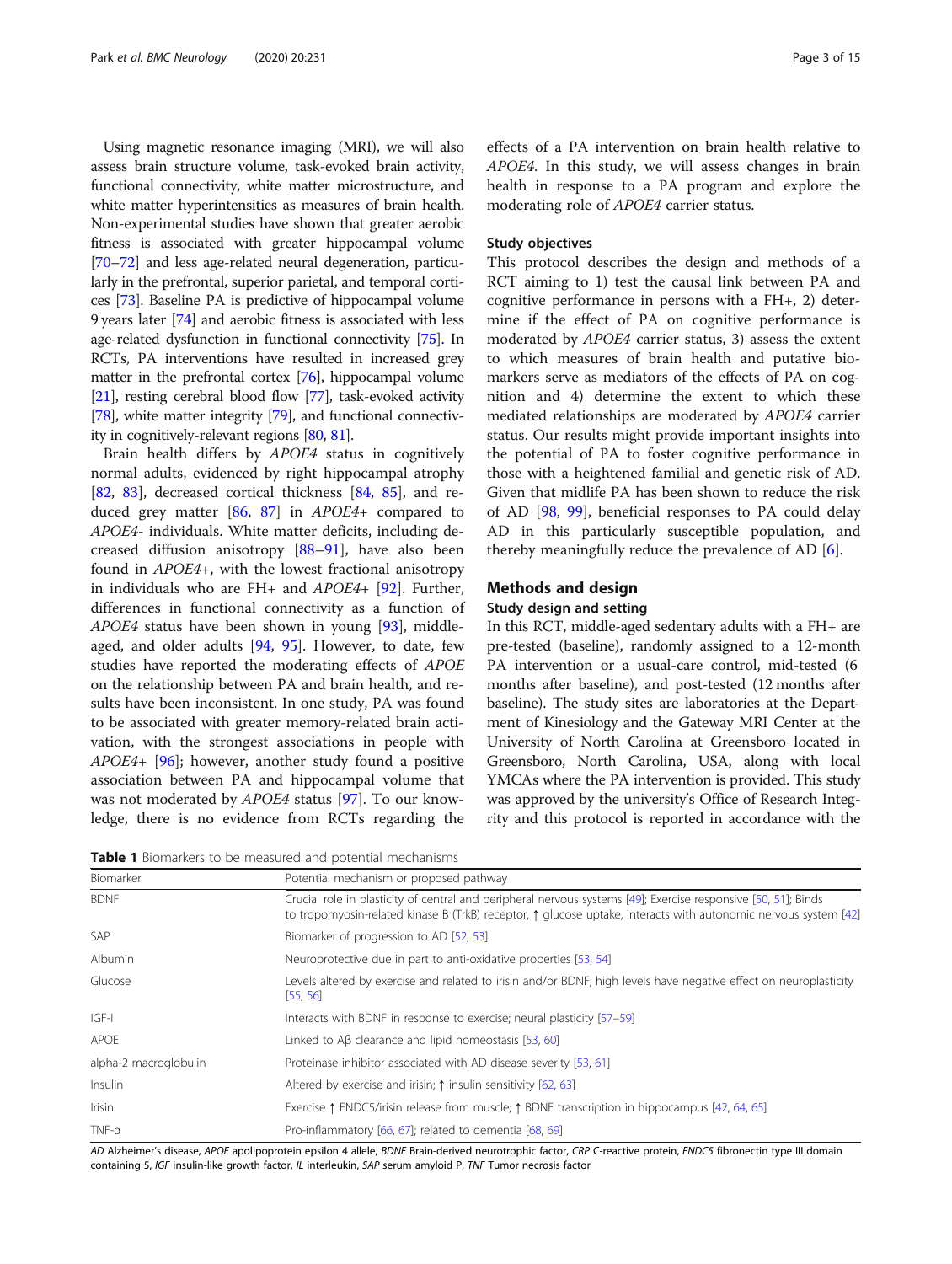SPIRIT guidelines [\[100\]](#page-13-0). See the SPIRIT checklist in additional file [1](#page-10-0) for more information.

#### Participants

We plan to recruit 240 middle-aged (40–65 years), cognitively normal adults with a FH+ who are currently participating in moderate to vigorous intensity exercise fewer than 3 days/week for 30 min or more. Unlike ongoing PA trials with older adults (> 65 years), this study is uniquely positioned to address key gaps in knowledge by focusing on cognitively normal middle-aged adults with a heightened risk for AD (FH+, APOE4+). These are people for whom benefits to cognitive performance and to underlying neurological and biological mechanisms may be more readily observed, and for whom effective interventions may ultimately delay cognitive decline. Therefore, we adopt an early therapeutic strategy that may offer the best opportunity for protective effects [\[101](#page-13-0)–[104](#page-13-0)] by focusing on middle-aged adults. Importantly, the use of standardized measures allows us to discuss our results in the context of other studies, especially a similar clinical trial regarding the effects of physical activity on cognition and brain health in 65- to 80-year-old cognitively normal adults (Investigating Gains in Neurocognition in an Intervention Trial of Exercise, IGNITE trial; [\[105\]](#page-13-0)).

#### Eligibility criteria

The goal of the eligibility criteria is to include middleaged English-speaking adults (40–65 years) with FH+ who are cognitively normal, who are not otherwise clinically impaired, who are healthy enough for exercise, and who are identified as sedentary according to American College of Sports Medicine (ACSM)'s guidelines [\[106](#page-13-0)]. Sedentary is defined as participating in physical activity at a moderate to vigorous intensity for 30 min or more, fewer than 3x/week over the last 3 months and is assessed by self-report.

The FH of dementia is defined as one first-degree or 2 second-degree relatives diagnosed with non-specific dementia or AD. The relatively broad inclusion criteria with respect to FH reflect that 1) the majority (60–80%) of individuals diagnosed with non-specific dementia have AD and 2) volunteers at the lower end of the inclusion age range (e.g., 40–45 years) may have parents who are not sufficiently old to be likely to be diagnosed with AD. Individuals who only reported family members with diagnosed forms of dementia other than AD, such as vascular dementia or dementia with Lewy bodies, are not included. Although APOE4+ make up approximately 24% of the general U.S. population < 65 years of age [[107\]](#page-13-0), based upon previous research [\[37,](#page-11-0) [108](#page-13-0)], recruiting adults with a FH+ increases the percent of  $APOE4+$  to  $\sim$  35%. Thus, by recruiting 240 people with a FH+, we anticipate successfully enrolling approximately 80 APOE4+ participants. See Table [2](#page-4-0) for an overview of inclusion and exclusion criteria.

#### Recruitment strategies

Participants are being recruited from six counties in North Carolina: rural (Randolph, Rockingham), regional city and suburban (Davidson, Alamance), and urban (Guilford, Forsyth). This recruitment strategy increases the diversity of our sample and contributes to the reproducibility of the results. The 6 counties have a combined population of approximately 469,588 in this age range [[113\]](#page-13-0). We are advertising the study via local television, radio, billboards, car magnets, and newspapers; through emails, newsletters, and flyers distributed to support groups, places of worship, medical facilities, community centers, restaurants, and other locations; by giving community talks; and with social media posts. Given the demographics of the recruitment region, we aim to include approximately 125 women and 115 men.

#### Informed consent

Participants in this study are provided written informed consent at the first, in-person visit at the pre-test by research staff. More specifically, participants are explained all of the procedures, risks, potential benefits, and issues of confidentiality, provisions for collection and use of individual data and biological specimens, and provisions for care in the event of any adverse events. Participants are provided with enough time to make an informed decision, including time to ask any questions and discuss the study with the research staff. All participants in this study must go through a screening test to assess cognitive normality prior to being consented to participate in the study. Therefore, all participants are considered capable of ethically and medically consenting for participation on their own behalf.

#### Procedures

Eligibility for participation is initially assessed during a telephone interview. Individuals complete additional screening through online survey sets prior to their initial visit and complete the final assessments to determine eligibility at the pre-test. Eligible participants complete on-site pre-, mid-, and post-intervention assessments. After the pre-test, participants are randomly assigned to a 12-month PA intervention or a usual-care condition. See Table [3](#page-5-0) for an overview of our protocol time schedule at five timepoints; screening (T0), pre-test (T1), allocation  $(T1.5)$ , mid-test  $(T2)$ , and post-test  $(T3)$ .

#### Telephone interview

Research staff describe the study purpose, procedures, and requirements. Individuals who remain interested answer questions relative to the inclusion criteria and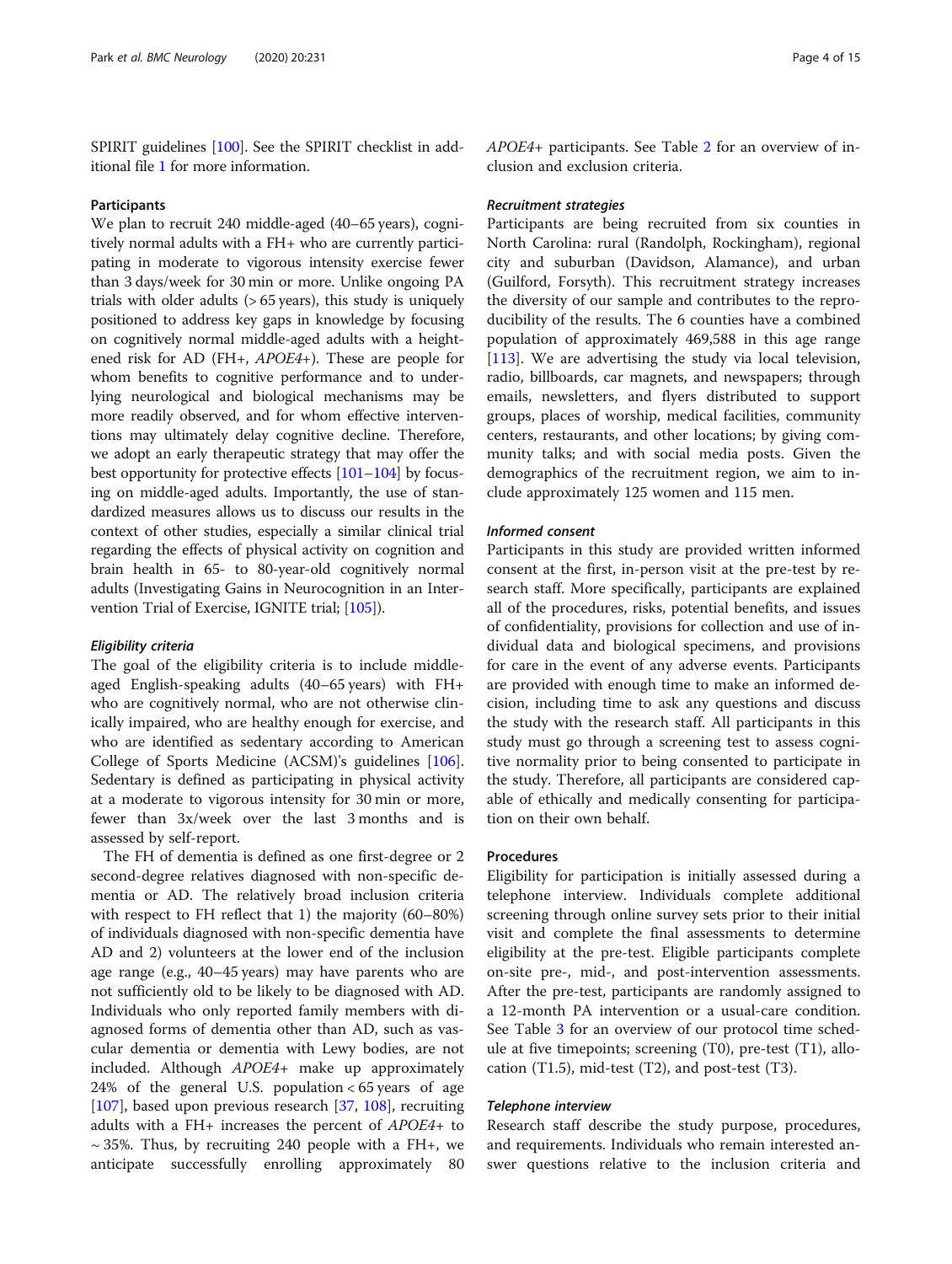#### <span id="page-4-0"></span>Table 2 Inclusion and exclusion criteria

| Inclusion criteria                                                                                                                                               | Instrumentation                                                                                         | Cutoff                                                                                                                                                                                                                                                      |
|------------------------------------------------------------------------------------------------------------------------------------------------------------------|---------------------------------------------------------------------------------------------------------|-------------------------------------------------------------------------------------------------------------------------------------------------------------------------------------------------------------------------------------------------------------|
| 40-65 years of age                                                                                                                                               | Telephone interview                                                                                     |                                                                                                                                                                                                                                                             |
| Family history of dementia                                                                                                                                       | Telephone interview, Risk Evaluation<br>and Education for Alzheimer's disease<br>(REVEAL) questionnaire | 1 first degree relative or 2 second degree relatives<br>diagnosed with dementia or AD [109]                                                                                                                                                                 |
| Ability to communicate in English                                                                                                                                | Telephone interview                                                                                     |                                                                                                                                                                                                                                                             |
| Not meeting PA quidelines                                                                                                                                        | American College of Sports Medicine<br>(ACSM)'s guidelines                                              | 30 min of moderate intensity PA fewer than<br>3x/week for the last 3 months [106]                                                                                                                                                                           |
| Exclusion criteria                                                                                                                                               | Instrumentation                                                                                         | Cutoff                                                                                                                                                                                                                                                      |
| Potential cognitive impairment                                                                                                                                   | Modified Telephone Interview for<br>Cognitive Status (TICS-m)                                           | Total score $<$ 33 [110]                                                                                                                                                                                                                                    |
| Potential cognitive impairment                                                                                                                                   | Montreal Cognitive Assessment<br>(MoCA)                                                                 | Total score $<$ 26 [111]                                                                                                                                                                                                                                    |
| Current use of medications to treat symptoms<br>of AD or that adversely affect cognition                                                                         | Self-report to a survey                                                                                 |                                                                                                                                                                                                                                                             |
| Cannot attend PA because of cardiovascular,<br>metabolic, or renal disease, or orthopedic limitations                                                            | Medical Health History (MHH),<br>physician clearance                                                    |                                                                                                                                                                                                                                                             |
| History of neurologic, psychiatric, or active<br>functionally disabling disease, or any other conditions<br>that might limit exercise or jeopardize participants | MHH questionnaire                                                                                       |                                                                                                                                                                                                                                                             |
| Depression                                                                                                                                                       | Center for Epidemiological Studies<br>Depression Scale - Revised (CESD-R)                               | Total score > 16 and having anhedonia or dysphoria<br>nearly every day for the past 2 weeks, and 2 or more<br>additional symptoms either nearly every day for the<br>past 2 weeks or 5-7 days in the past week or<br>indication for suicidal ideation [112] |
| Uncorrected hearing or visual impairments                                                                                                                        | Self-report to a survey                                                                                 |                                                                                                                                                                                                                                                             |
| Plan for traveling for an extended period (more<br>than 1 month) during the course of the study                                                                  | Self-report to a survey                                                                                 |                                                                                                                                                                                                                                                             |

complete the Modified Telephone Interview for Cognitive Status (TICS-m) to ascertain initial eligibility for the study. The TICS-m has acceptable sensitivity and specificity in the detection of dementia [\[114\]](#page-13-0) and amnestic MCI [\[110](#page-13-0)] and does not have the same ceiling constraints as other measures of cognitive impairment [[110](#page-13-0), [115](#page-13-0)]. Individuals are excluded if they score below the cutoff point of 33, which was determined to prioritize specificity over sensitivity  $[110]$  $[110]$ . These participants are contacted by the gerontological nurse practitioner (TMW) who explains the reason for their exclusion, answers questions, and advises them to contact their personal physician. Eligible participants are then sent the survey sets electronically.

#### Survey sets

After the telephone interview, eligible participants are further contacted by email (occasionally by telephone or postal mailing) to complete the following surveys: MRI safety screening questionnaire, Medical Health History (MHH) and medications list, Risk Evaluation and Education for AD (REVEAL, [\[109\]](#page-13-0)) to evaluate family history of AD, Everyday Cognition Questionnaire [\[116](#page-13-0)] to measure perceived cognitive symptoms, Center for Epidemiological Studies Depression Scale – Revised (CESD-R, [\[112\]](#page-13-0)), Community Healthy Activities Model Program for Seniors [[117](#page-13-0)] and International Physical Activity Questionnaire (IPAQ, [\[118](#page-13-0)]) to measure current PA behavior, Pittsburgh Sleep Quality Index [\[119\]](#page-13-0), a perceived age questionnaire, and demographics. Prior to completing these surveys, informed consent is obtained for these data collection instruments. At this stage, participants who are excluded due to scores on the CESD-R are contacted by the gerontological nurse practitioner (TMW) who explains the reason for their exclusion, answers questions, and advises them to contact their personal physician.

#### Pre-, mid-, and post-intervention assessment

Most participants are tested over two visits at pre- and post-tests and one visit at mid-test. On the first visit of the pre-test, participants first read and sign an informed consent and complete the Montreal Cognitive Assessment (MoCA) for the final screening of cognitive normality. Individuals scoring below the cutoff point of 26 from the MoCA are excluded. The use of this cutoff results in excellent sensitivity in identifying MCI (90%) and AD (100%) and good specificity (87%) [\[111](#page-13-0)]. Participants excluded based upon this criterion are referred to the gerontological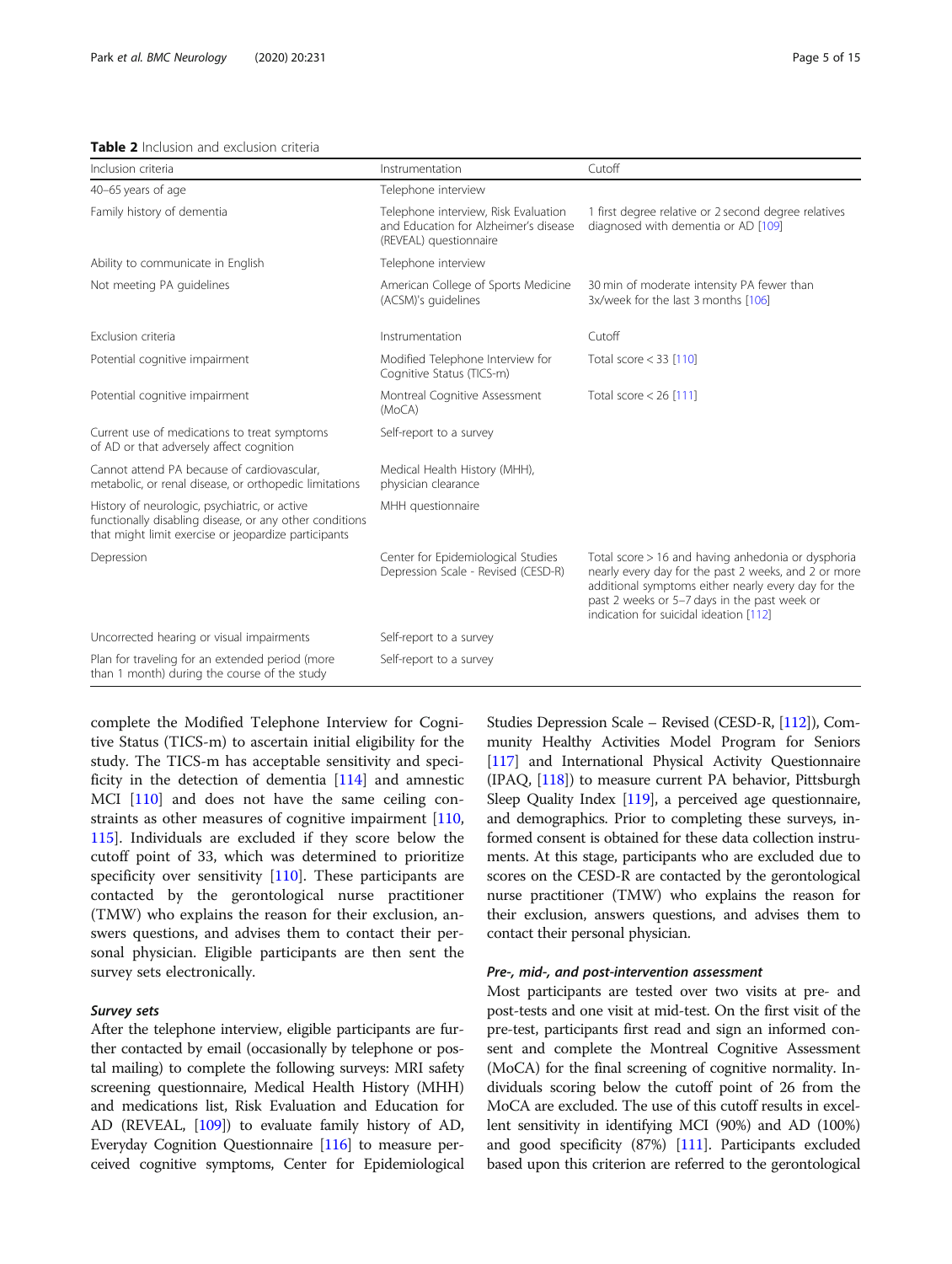| Timepoint                                                                  | T <sub>0</sub> | T1       | T1.5 | T <sub>2</sub> | T <sub>3</sub> |
|----------------------------------------------------------------------------|----------------|----------|------|----------------|----------------|
| Screening:                                                                 |                |          |      |                |                |
| - Modified Telephone Interview for Cognitive Status (TICS-m)               |                |          |      |                |                |
| - MRI safety screening                                                     |                |          |      |                |                |
| - Medical Health History (MHH)                                             | X              |          |      |                |                |
| - Questions from ACSM quidelines for determining risk of physical activity |                |          |      |                |                |
| - Alzheimer's family history questionnaire (REVEAL)                        |                |          |      |                |                |
| - Center for Epidemiological Studies Depression Scale Revised (CESD-R)     |                |          |      |                |                |
| - Everyday Cognition Questionnaire (ECOG)                                  |                |          |      |                |                |
| - Community Healthy Activities Model Program for Seniors (CHAMPS)          |                |          |      |                |                |
| - Pittsburgh Sleep Quality Index                                           | $\times$       |          |      |                |                |
| Enrollment                                                                 |                |          |      |                |                |
| - Montreal Cognitive Assessment (MoCA)                                     |                | $\times$ |      |                |                |
| - Informed consent                                                         |                | Χ        |      |                |                |
| Allocation                                                                 |                |          | Χ    |                |                |
| Interventions:                                                             |                |          |      |                |                |
| - Physical activity                                                        |                |          |      |                |                |
| - Usual care                                                               |                |          |      |                |                |
| Assessments:                                                               |                |          |      |                |                |
| - Cognitive tests                                                          |                | $\times$ |      | Χ              | $\times$       |
| - Neuroimaging                                                             |                | Χ        |      |                | Χ              |
| - Blood sample collection                                                  |                | X        |      |                | X              |
| - Resting heart rate assessment                                            |                | X        |      | Χ              | X              |
| - Submaximal exercise test                                                 |                | Χ        |      | Χ              | Χ              |

<span id="page-5-0"></span>Table 3 An overview of the study time schedule for assessments and interventions

nurse practitioner (TMW) and advised to discuss their cognitive performance with their physician.

After completing the MoCA, enrolled participants provide a saliva sample for APOE genotyping, have resting heart rate (HR) assessed, provide a fasted blood sample, are offered a light meal, perform cognitive tests, and complete a submaximal exercise test. The first visit takes about 5–5.5 h. On the second visit of the pre-test, participants complete an MRI scan, which takes about 1.5 h. Participants unwilling or unable to perform the MRI scan do not attend the second visit. For participants who need to come on 3 days, cognitive testing is divided into set A and set B (see Table S1 in additional file [2](#page-10-0) for more information) across two visits to accommodate their scheduling needs. For the estimation of aerobic fitness, participants complete a submaximal exercise test following the Modified Naughton protocol [\[106\]](#page-13-0), however the first stage (1.0 mph, 0% grade) is omitted. Changes in aerobic fitness provide an indicant of the physiological responsiveness to the PA intervention. At the mid- and post-tests, participants complete the same protocol except that blood sampling and MRI are only taken at the posttest and the saliva sample is not taken again.

#### Interventions

After completing the pre-test, participants are randomly assigned to conditions using a computerized randomization procedure implemented in R 3.6.1 [[120](#page-13-0)]. To the extent possible, groups are matched on county of residence, age (40– 52/53–65), race (Caucasian/non-Caucasian), and gender (female/not female). Participants are informed of their group assignment by the project coordinator. Project staff conducting the testing are blinded to group assignment throughout the study. Participants are instructed not to discuss group assignment with any research staff during testing sessions.

#### Physical activity condition (PAC)

The PAC was used in previous research in which improvements in memory were observed in association with the program [[38\]](#page-11-0). The PAC was originally based on meta-analytic evidence [[25\]](#page-11-0) indicating that in RCTs the largest effects of PA on cognition in older adults were in programs that include both aerobic and strength training  $(g = 0.59)$ . Hence, the PAC includes both modes of activity. Subjects are asked to attend 3x/week for 1 year and exercise takes place in a group setting. Each subject is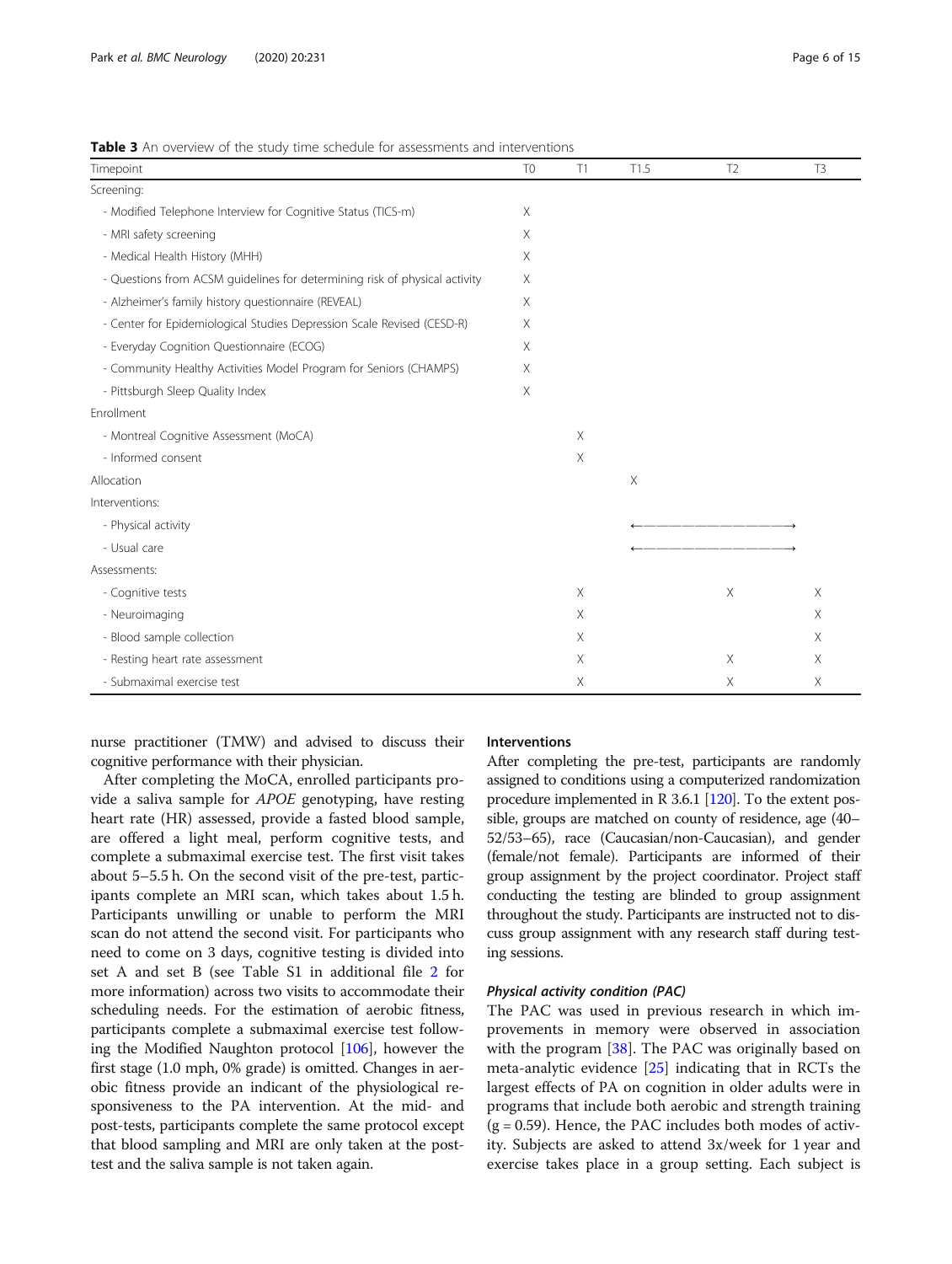encouraged to walk on their own at a moderate intensity (target HR = 40–59% HR reserve) dependent on resting HR and age [[106\]](#page-13-0). Resting HR is assessed by palpation at approximately 3-week intervals. HR and ratings of perceived exertion (RPE) during exercise are assessed mid-way into walking, and RPE is assessed mid-way into strength training. Initially, walking is 10 min/day; this increases gradually until participants are walking for 30 min/day. For strength training, elastic resistance bands and possibly dumbbells are used. Subjects begin with bands with the least resistance, completing one set of 6–15 repetitions for each of 10–15 exercises. As they can complete 15 repetitions for any given exercise in proper form, they are progressed to the next higher resistance band for that exercise. As necessary, we progress to using two bands simultaneously or to dumbbells to continue to appropriately challenge the participants. In the first weeks of the PAC, more time is needed to teach the participants the exercises and to identify appropriate resistance levels. However, by week 8, strength training is completed in 30 min; this is maintained throughout the intervention. In the event that participants cannot attend group sessions for an extended period of time, they are encouraged to continue to exercise as per the PAC protocol.

This PA program is inexpensive, safe, and suitable for community adult programs and home-based exercise recommendations. The program was implemented at local YMCAs until the COVID-19 pandemic and then through Zoom sessions after spring 2020. Fidelity across groups is ensured by using qualified and experienced Fitness Specialists who are trained to implement the program using the PAAD-2 Exercise Program Manual. Fidelity to the program and consistency of implementation across groups are further ensured by regular (at least once / 3 weeks) visits to each group to observe, evaluate, and provide feedback on sessions. Measures of compliance and adherence are obtained at all exercise sessions; groups are compared monthly to ensure no substantive differences exist. If such differences occur, we determine their causes and make necessary changes.

#### Usual-care control (UCC)

We use a UCC in which we ask participants to maintain their normal health practices (e.g., diet, annual physicals) for 1 year. Because the inclusion criteria require that participants not be regularly active, we anticipate that these individuals will not show consistent increases in PA over the year. To reduce effects from experimenter attention, to minimize attrition, and to assess possible crosscontamination, we provide educational materials (covering health topics, but not PA) to UCC participants biweekly. Once per month, we assess their self-reported PA [\[121\]](#page-13-0) and once every 3 months we contact them by phone to ask if they have had any life changes relevant

to the study. To encourage retention, we provide UCC participants with a short-term YMCA membership after the post-test. When participants are offered an intervention after a UCC waiting period, cross-contamination is low (7.1% of studies) and fewer participants drop out from a UCC than an exercise treatment (4.7% fewer) in trials up to  $1$  year  $[121]$  $[121]$ .

#### Genotype

Saliva samples are collected using Oragene-500 kits. Genomic deoxyribonucleic acid (DNA) is extracted from saliva samples for single nucleotide polymorphism (SNP) analysis. The SNPs associated with the two amino acid residues (codons 112 and 158) are used to identify participants as APOE4+ or APOE4-. Remaining DNA material is stored indefinitely for future analyses. All staff interacting with participants remain blinded to participants' APOE4 carrier status.

#### Cognitive assessment

We assess cognitive changes based on performance from a custom-built cognitive test battery consisting of wellestablished cognitive tests. Our primary interest in building the test battery was to include cognitive measures that are sensitive to early-to-advanced stages of AD, especially verbal and visual episodic memory, auditory and visuospatial information processing, visuospatial constructional praxis, attention, and EFs [[39\]](#page-11-0). We organized measures for EFs based on a well-established model [[122\]](#page-13-0), which consists of core EFs (inhibitory control, working memory, and cognitive flexibility) and higherorder EFs (planning, reasoning, and problem solving). Specific cognitive tests assessing each domain of episodic memory, core EFs, and higher-order EFs are described in the following section and depicted in Fig. [1.](#page-7-0) Protocols for each cognitive test are provided in additional file [2](#page-10-0). The timeline and order of cognitive tests are described in Table S1 in additional file [2.](#page-10-0) Our tests are administered using paper/pencil, a desktop computer (Dell, OptiPlex GX110), and/or an iPad 12.0 (Apple Inc.).

#### Episodic memory

We obtain a comprehensive evaluation of verbal and visual episodic memory since memory measures (rate of learning, short-term and long-term memory, retention of information, and retroactive and proactive interference) have been found most sensitive to a PA intervention in previous work [[38](#page-11-0)] and episodic memory – both verbal and visual formats - is most sensitive to early stages of AD [[39](#page-11-0), [82](#page-12-0)]. Verbal episodic memory is measured using the Rey Auditory Verbal Learning Test (RAVLT, [\[123\]](#page-13-0), Digits Span Forward Test [\[124](#page-13-0)], and Virginia Cognitive Aging Project (VCAP [[125](#page-13-0)])'s versions of the Paired Associates test [\[126\]](#page-13-0) and Logical Memory test [[127](#page-13-0)]. Visual episodic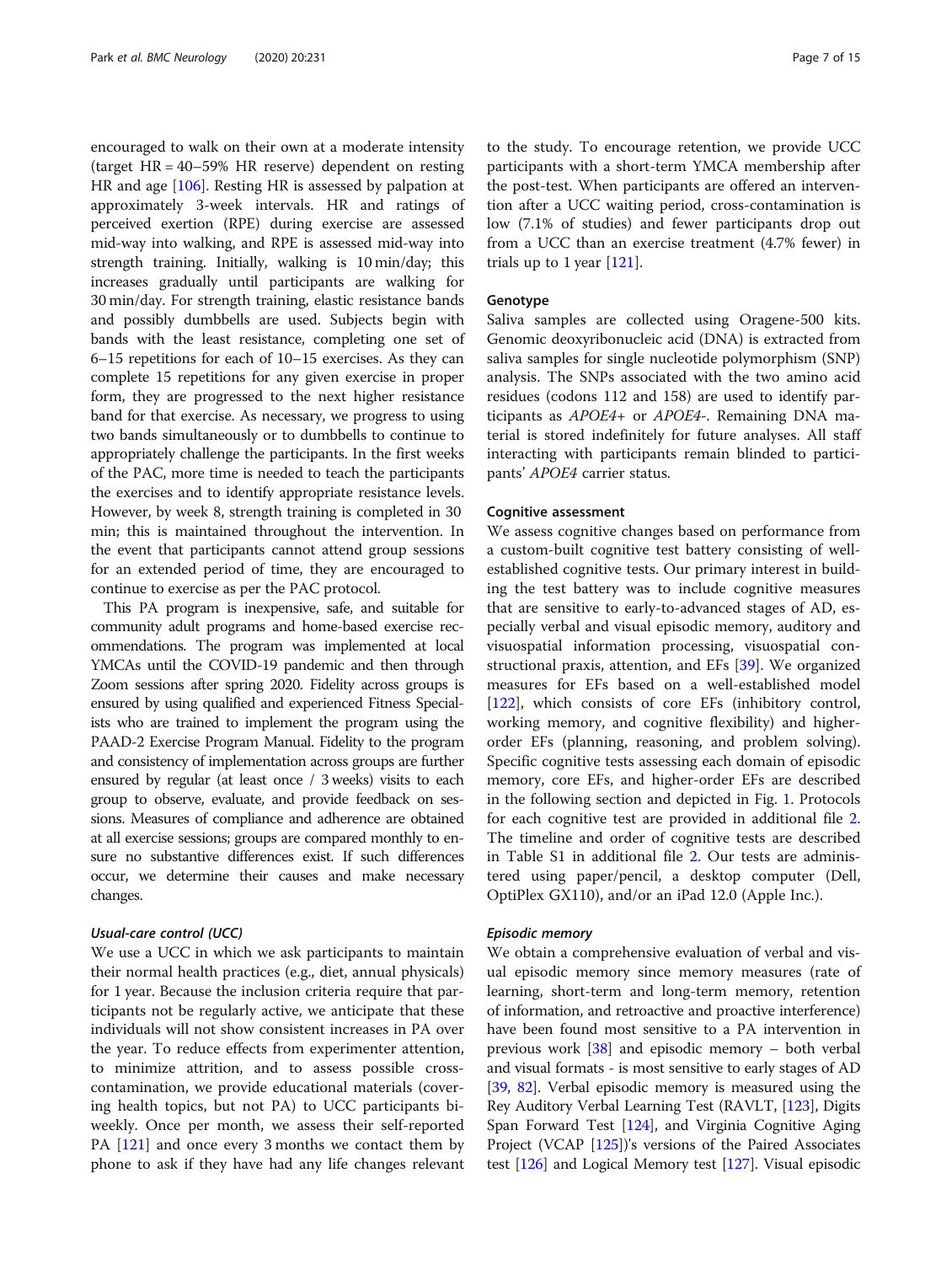<span id="page-7-0"></span>

memory is measured using the Rey-Osterrieth Complex Figure Test [[123](#page-13-0), [128](#page-13-0)], the NIH Toolbox Picture Sequence Memory Test (PSMT [\[129\]](#page-13-0)), and the Mnemonic Similarity Task (MST [[130\]](#page-13-0)). To prevent practice effects from repeated learning of the same stimuli [[39\]](#page-11-0), different forms in equivalent difficulties are used for the RAVLT [\[131](#page-13-0), [132](#page-13-0)], Paired Associates, Logical Memory, PSMT, and MST for the pre-, mid-, and post-tests.

#### Core executive functions

Inhibitory control is defined as including both exogenous (stimulus-driven and involuntary) and endogenous (goaldriven and voluntary) attentional control [\[122\]](#page-13-0). Based on this definition, our testing battery includes the NIH Toolbox Flanker Inhibitory Control and Attention Test [\[133](#page-13-0)] and the Stroop Color-Word Task (the IGNITE version, [[105](#page-13-0)]) to measure exogenous inhibitory control and the

Symbol Digit Modalities Test [[134](#page-13-0)] and the Paced Auditory Serial Addition Test [\[135\]](#page-13-0) to measure endogenous inhibitory control and selective attention.

Working memory is characterized by active attention, holding information in mind and mentally manipulating or updating it as necessary. This capability is critical for understanding and reacting to stimuli that change over time and requires mental maintenance of what happened earlier so that it can be linked to what comes later [[122](#page-13-0)]. Distinguished by content, two major types of working memory are verbal and nonverbal (visual/spatial) working memory. Our test battery includes the NIH Toolbox List Sorting Working Memory Test [[136](#page-13-0)] and the Digits Span Backward Test [\[124](#page-13-0)] to measure verbal working memory, and the IGNITE's spatial working memory task [[21\]](#page-11-0) to measure visuospatial working memory.

Cognitive flexibility, also known as set shifting, mental flexibility, or task switching, involves thinking creatively,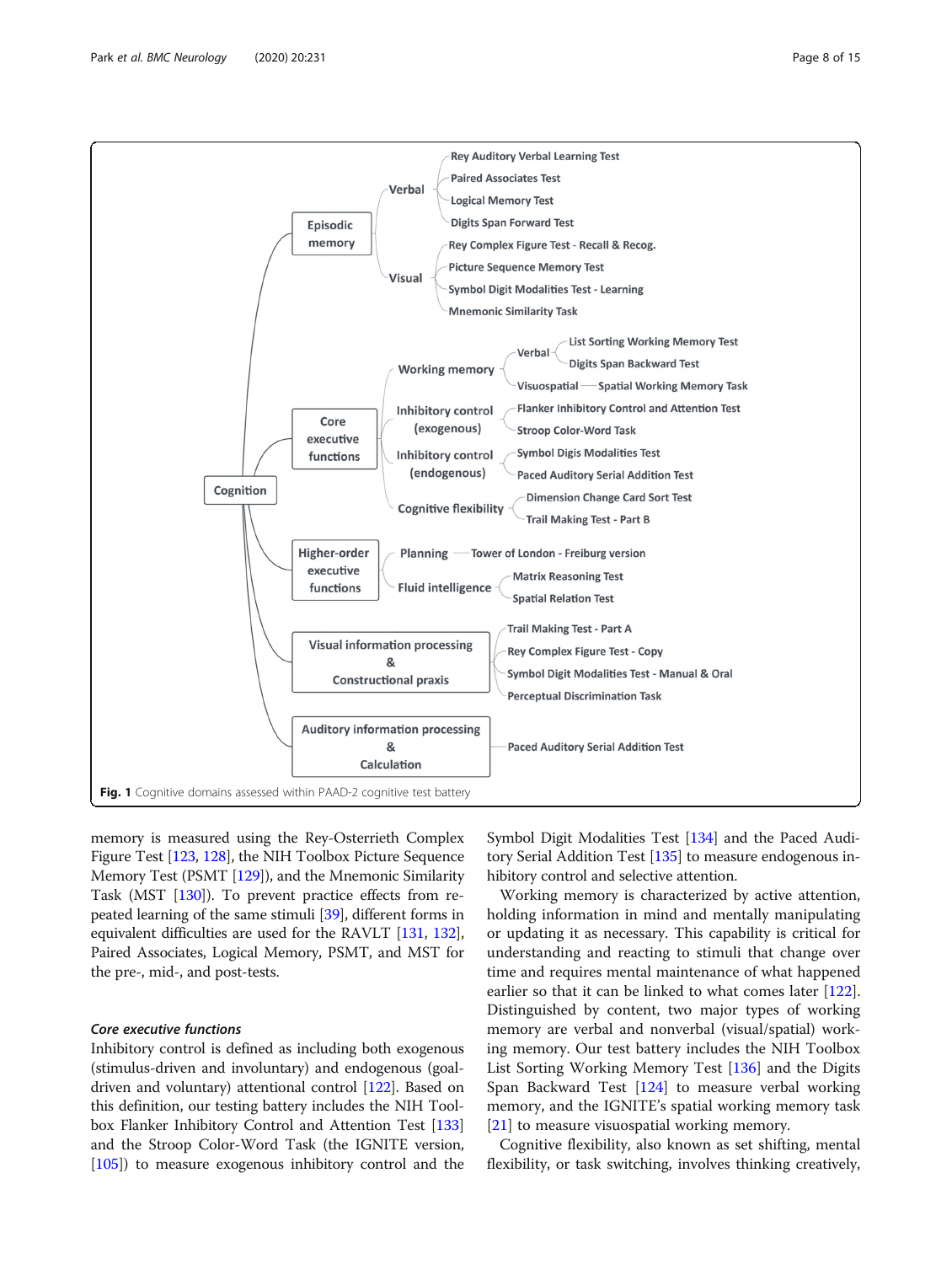seeing things from different perspectives spatially or interpersonally, and quickly and flexibly adapting to changed circumstances and demands [\[122\]](#page-13-0). We included the NIH Toolbox Dimensional Change Card Sort Test [[133\]](#page-13-0) and the Trail Making Test [\[137\]](#page-13-0), which additionally assesses attention, visual processing speed, visual search, sequencing, and visuomotor skills.

#### Higher-order executive functions

Planning is defined as a "look-ahead mechanism designed to generate multiple sequences of hypothetical events and their consequences, including the development of stored structured event complexes that can guide movement from an initial to a goal state, execution-linked anticipation of future events, and recognition of goal attainment." [\[138](#page-13-0)], p. 655. Planning is assessed using the Tower of London – Freiburg version [[139\]](#page-13-0), a measure of planning with reliable and valid psychometric qualities [\[140,](#page-13-0) [141](#page-13-0)]. Fluid intelligence, also known as the reasoning and problem-solving subcomponents of EFs, represents the ability to do inductive and deductive logical reasoning, problem solving, and to figure out abstract patterns or relations among items [\[122](#page-13-0)]. We included the VCAP's versions of the Matrix Reasoning test [[142](#page-14-0)] and the Spatial Relation test [\[143](#page-14-0)] to measure fluid intelligence.

#### Blood biomarkers

We use standard protocols for collection and storage of blood samples, assays, and analyses. Whole blood (approximately 45 ml) is collected in EDTA-treated and serum-separating tubes. Approximately 1 ml of whole blood from the EDTA-treated tubes is extracted and mixed at a 1:1 ratio with Halt protease and phosphatase inhibitor (Thermo Fisher Scientific, USA) to protect from protein degradation, which is necessary to assay some of the biomarkers of interest (Table [1\)](#page-2-0). The blood is then centrifuged, and serum, plasma, and Halt-treated plasma are stored in small aliquots at − 80 °C to minimize freezethaw issues. Glucose and albumin are analyzed using commercially-available assay kits and requires < 70 μL of serum to run both analytes in duplicate. All other assays are conducted using a multiplex system (Luminex 200S), which uses very small (20–50 μL total) volumes of blood. BDNF is given priority in any insufficient samples. Samples are stored indefinitely.

#### MRI

MRI exams are conducted at the Gateway MRI Center at pre- and post-test. Images are acquired on a Tim Trio Siemens 3 T MRI Scanner with a 12 channel receiveonly head coil. Sequences collected include a magnetization-prepared rapid acquisition with gradient echo (MPRAGE) T1-weighted structural scan, T2weighted-Fluid-Attenuated Inversion Recovery (T2- FLAIR) scan, a resting-state echo planar imaging (EPI) scan, famous name discrimination task-evoked EPI scan, T2-weighted scan localized to the hippocampus and a diffusion-weighted scan. Associated images for distortion correction are acquired for EPI and diffusion images with a short spin echo EPI scan in the opposite phase encoding direction. Detailed information for each acquisition protocol is shown in Table [4](#page-9-0).

All images are initially examined for quality control and movement artifact immediately following acquisition. The MRI data then get transferred to the server and undergo a rigorous quality control process. The data is converted from dicom to nifti format and the metadata is inspected for sequence accuracy and completeness. The data is then organized into brain imaging data structure (BIDS) format and visually inspected for brain coverage and orientation. Finally, quantitative quality control is completed for each sequence through the MRI Quality Control tool [\[144](#page-14-0)].

#### Covariates

Because cognitive performance is expected to be associated with age (e.g.,  $[145-147]$  $[145-147]$  $[145-147]$ ) and education (e.g.,  $[146,$  $[146,$  $[146,$ [147](#page-14-0)]), these variables are included as covariates in the models. Identifying additional individual difference variables that discriminate levels of responsiveness to the intervention may provide important insights for subsequent research. Data on variables that have been identified as important in past research [\[11](#page-11-0), [148](#page-14-0)–[150](#page-14-0)] are collected and explored as potential covariates. These include sex, blood pressure, smoking, alcohol use, medications and supplements, sleep quality, body mass index, menopausal status, hormone therapy use, diabetes, and cardiovascular risk factors. When assessing FH, detailed information regarding blood-related relatives suspected to have AD or diagnosed with AD is collected. This includes relationship to participant and age at diagnosis. We also collect data on parents who have not been diagnosed with AD (age and health status currently or at time of death). Because a FH+ that is maternal and with a younger age of onset [\[151](#page-14-0)] results in higher risk, these variables are included as covariates in statistical analyses. Participants also complete the IPAQ [[118\]](#page-13-0) at pre, mid, and post-tests and monthly during the intervention.

#### Data analysis

The conceptual model driving our research is inherently a model of change: changes in PA lead to changes in cognitive performance. The current state of the art in statistical models for studying change is latent growth curve (LGC) analysis [[152](#page-14-0)–[154](#page-14-0)] which models trajectories of observed change as reflecting an underlying ("latent") developmental process. LGC analysis is an ideal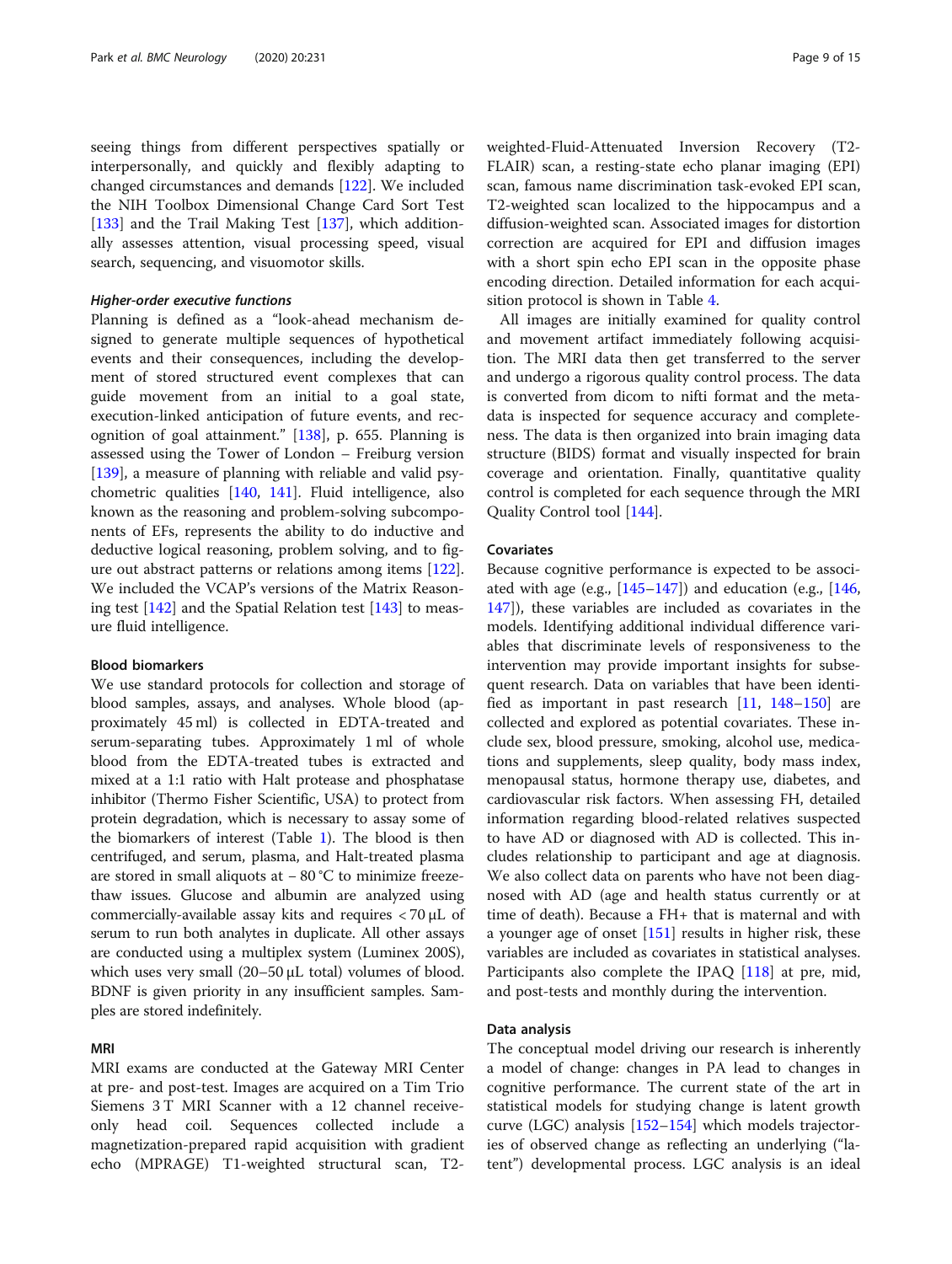<span id="page-9-0"></span>

| Table 4 Magnetic Resonance Imaging Sequences |  |  |  |
|----------------------------------------------|--|--|--|
|----------------------------------------------|--|--|--|

| Sequence                                | Parameters                                                                                                                                   |
|-----------------------------------------|----------------------------------------------------------------------------------------------------------------------------------------------|
| T1-weighted MP-RAGE                     | Resolution = $1.0 \times 1.0 \times 1.0$ mm, TR = 2300 ms, TE = 2.26 ms,<br>$T = 900$ ms, $Fov = 256$ mm, 192 slices                         |
| T <sub>2</sub> -FI AIR                  | Resolution = $1.0 \times 1.0 \times 1.0$ mm, TR = 5000 ms, TE = 381 ms,<br>$T = 1800$ ms. FoV = 256 mm. 192 slices                           |
| Resting-state fMRI                      | Resolution = $3.4 \times 3.4 \times 3.4$ mm, TR = 3000 ms, TE = 30 ms,<br>FoV = 220 mm, 48 slices, EPI factor = 64, 200 measurements         |
| Famous Name Task fMRI (performed twice) | Resolution = $3.4 \times 3.4 \times 3.4$ mm, TR = 3000 ms, TE = 30 ms,<br>FoV = 220 mm, 48 slices, EPI factor = 64, 111 measurements         |
| High resolution Hippocampus             | Resolution = $0.4 \times 0.4 \times 2.0$ mm, TR = 8020 ms, TE = 52 ms,<br>$Fov = 175$ mm aligned perpendicular to the hippocampus, 29 slices |
| Diffusion weighted acquisition          | Resolution = $2.0 \times 2.0 \times 2.0$ mm, TR = 11,000 ms, TE = 97 ms,<br>$Fov = 256$ mm, 80 slices, 30 diffusion directions               |

MP-RAGE Magnetization Prepared-RApid Gradient Echo, TR repetition time, TE echo time, TI inversion time, FoV Field of View, FLAIR Fluid-Attenuated Inversion Recovery, fMRI functional Magnetic Resonance Imaging

statistical tool for testing our conceptual model because it allows us to 1) estimate both mean and individual variation of pretest levels of our outcome variables (e.g., cognitive performance, neurological function/structure, and biomarkers), as well as means and variances of changes in those outcomes as a result of the intervention; 2) test whether PA and APOE4 status predict trajectories of changes in these outcomes; 3) determine whether changes in cognitive performance are mediated by putative mechanisms; and 4) test whether APOE4 status moderates the mediational associations.

#### Power analysis

We estimated sample size requirements using data from a previous study [[38\]](#page-11-0). Coefficients on which we based our analysis included expected values for slope factors, regression estimates of association between predictors (PA, APOE4 status) and slope factors, and reasonable estimates of associations of the PA-by-APOE4 status interaction with slope factors. We conducted Monte Carlo simulations with 5000 replications, requiring estimate and variance bias of  $\langle 10\%,$  and coverage  $> 95\%$  [[155\]](#page-14-0), to estimate power for our target sample size of  $N = 240$ with attrition rates of 10–30%. Time was coded such that parameter estimates represented expected mean monthly change over the course of the year-long intervention. An initial sample of 240, provided the assumed attrition rates, would have an approximate power of 0.97 to detect a mean slope factor of 0.10, power of 0.86–0.96 to detect parameter estimates of 0.075–0.10 for slope regressed on PA and APOE4 status, and power of 0.82– 0.92 to detect interaction effect estimates of 0.065–0.10 for PA-by-APOE4 status regressed on slope.

#### Data management

Data include hardcopy surveys and data collection sheets, electronic surveys, and results of cognitive testing, MRI scans, genotype, and blood assays recorded

electronically. All hard copies of data are linked to subject IDs without names and are stored in a locked cabinet in a laboratory. Electronic data are recorded by IDs and protected by password. A master list linking names to IDs is stored in a password protected file and separate from the data. Saliva and blood samples are stored in a locked laboratory. MRI data are stored on a password protected university server. When data are disseminated, it will not be in a way that would allow for the identification of any individual person. All data are managed using REDCap (Research Electronic Data Capture) hosted at the university [\[156](#page-14-0)]. REDCap is a secure, webbased software platform that allows us to control data access at the individual level and apply other rules and constraints that promote data quality.

Pre-test data from the first cohort will be examined to identify data gathering problems to be addressed immediately. The dataset will be cleaned using standard methods to identify impossible and improbable data [[157\]](#page-14-0) including frequency distribution checks for outliers and problems in data gathering or entry. Validity checks will be performed as recommended [[157](#page-14-0)]. Standard Operating Procedures (SOPs) for cognitive testing, the PAC intervention, submaximal exercise testing, and blood draws are in place from our Phase I clinical trial (PAAD) [[108\]](#page-13-0). Modifications to the SOP to reflect the addition of cognitive measures and updates to procedures were made prior to participant recruitment. MRI SOPs were developed based upon the existing MRI SOPs from the IGNITE trial [\[105](#page-13-0)] to maximize compatibility.

Two independent experts serve on the Data Safety and Monitoring Board to monitor participants' safety, the progress of the study, and the integrity of data collection. The principal investigator (JLE) makes safety and progress reports twice per year throughout the duration of the study. See additional file [3](#page-10-0) (Data Safety Monitoring Plan) for more information. The data obtained in accordance with this protocol will be important to the relevant fields of science,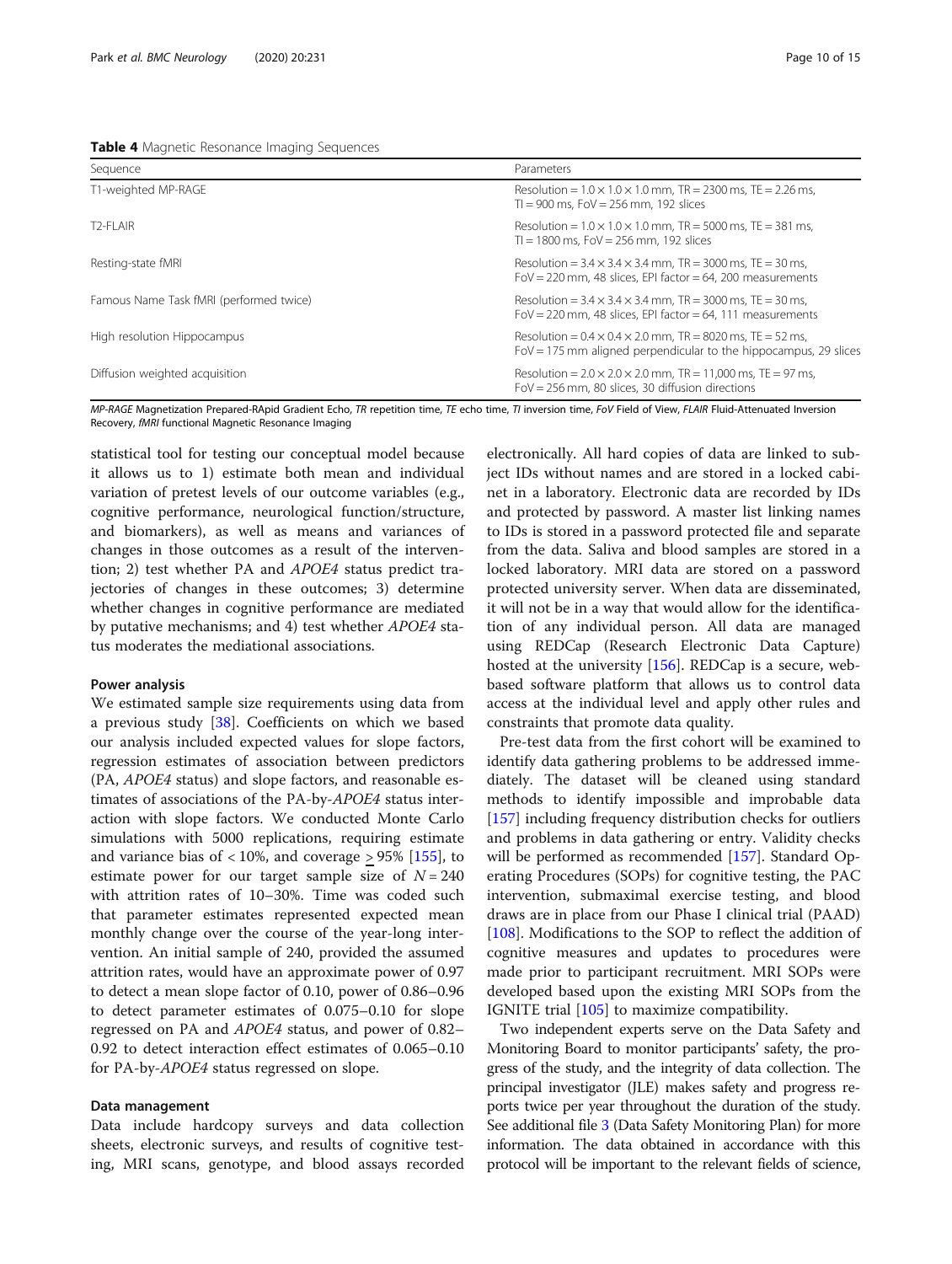<span id="page-10-0"></span>and the PAAD-2 team has established a Data Sharing Plan regarding how, when, what, to whom the data will be disseminated. See additional file 4 for more information.

### Discussion

In this protocol for a phase II randomized clinical trial, we describe the first experimental test of the effects of PA on cognitive performance in cognitively normal, middle-aged adults with a FH+. In addition, we use sophisticated analytic techniques to assess moderated mediation models with APOE as a moderator and neurological and biological mechanisms as mediators across trajectories of cognitive change in response to the PA program. Our hypotheses are that 1) in individuals with a heightened risk for AD, PA will improve AD-related cognitive performance relative to controls; 2) the effects on cognitive performance will be moderated by *APOE4* carrier status; and 3) changes in neural and blood biomarker will be observed in response to PA, will differ as a function of APOE4 carrier status, and will contribute to cognitive changes.

If persons with FH+ who are in the PA program improve more than those in the control group, this will provide causal evidence of the viability of PA as a means of maintaining or improving cognitive performance in middle-age. If there are differential effects relative to APOE4 carrier status, this would indicate that PA is beneficial for cognition even in those with the greatest familial and genetic risk of AD. Our results are anticipated to elucidate the potential benefit of PA for persons with a FH+ and the differential benefits relative to APOE4 status. This is a logical next step in advancing our understanding of the potential of PA as a therapeutic intervention for AD. If PA is beneficial for individuals who are FH+ and if PA is particularly advantageous for APOE4+, future work could then explore the potential of PA in middle-age to delay, or perhaps prevent, the onset of AD symptoms in persons with a heightened risk for AD.

#### Supplementary information

Supplementary information accompanies this paper at [https://doi.org/10.](https://doi.org/10.1186/s12883-020-01732-1) [1186/s12883-020-01732-1](https://doi.org/10.1186/s12883-020-01732-1).

Additional file 1. PAAD-2 SPIRIT Checklist Additional file 2. PAAD-2 Cognitive Test Protocols Additional file 3. PAAD-2 Data Safety Monitoring Plan Additional file 4. PAAD-2 Data Sharing Plan

#### Abbreviations

ACSM: American College of Sports Medicine; AD: Alzheimer's disease; APOE4: Apolipoprotein epsilon 4 allele; APOE4-: Non-carriers of the apolipoprotein epsilon 4 allele; APOE4+: Carriers of the apolipoprotein epsilon 4 allele; BDNF: Brain-derived neurotrophic factor; BOLD: Blood oxygenation level-dependent; DNA: Deoxyribonucleic acid; EF: Executive function; EPI: Echo planar imaging; FH: Family history of Alzheimer's disease; FNDC5: Fibronectin type III domain containing 5; HR: Heart Rate; IGNITE: Investigating Gains in Neurocognition in an Intervention Trial of Exercise; LGC: Latent growth curve; MCI: Mild cognitive impairment; MoCA: Montreal Cognitive Assessment; MRI: Magnetic resonance imaging;

MST: Mnemonic Similarity Task; NIH: National Institutes of Health; PA: Physical activity; PAC: Physical activity condition; PAR-Q: Physical Activity Readiness Questionnaire for Everyone; PSMT: Picture Sequence Memory Test; RAVLT: Rey Auditory Verbal Learning Test; RCT: Randomized control trial; RPE: Ratings of perceived exertion; SAP: Serum amyloid P; SNP: Single nucleotide polymorphism; SOP: Standard Operating Procedures; TICSm: Modified Telephone Interview for Cognitive Status; UCC: Usual-care control; VCAP: Virginia Cognitive Aging Project

#### Acknowledgements

We thank Dr. Kirk Erickson at the University of Pittsburgh for his advice concerning the cognitive tests and sharing IGNITE's versions of the Stroop color-word task and spatial working memory test. We thank Dr. Timothy Salthouse at the University of Virginia for sharing the VCAP versions of the paired associates, logical memory, matrix reasoning, and spatial relation tests. We thank Dr. Christina Hugenschmidt at the Wake Forest School of Medicine for her contribution to the management and analysis of neuroimaging data.

#### Authors' contributions

JLE formulated the research question and wrote the detailed study protocol, along with significant contributions from KSP, ABG, NTB, YPM, WBK, JDL, CNW, TMW, and LW to the conception and design of the study, data acquisition and analysis plans, and finalizing the study protocol. All authors read and approved the final manuscript and accept personal responsibility for the accuracy and integrity of the presentation of this protocol.

#### Funding

This study has been funded by the National Institute of Aging (NIA) of the National Institutes of Health (NIH) (award number: R01AG058919). A Scientific Review Group identified by the NIH provided a peer-review of the design of this study as part of grant award process. The reviewers' feedback was considered in the development of the final protocol. Other than that, the funding body has no role in the collection, analysis, and interpretation of data or in writing this manuscript or other manuscripts relevant to this research. The on-going role of the NIH is three-fold: to review annual progress reports, to determine if an interim analysis should be conducted; to decide if the study should continue or be stopped. The content of this manuscript is solely the responsibility of the authors and does not necessarily represent the official views of the NIH.

#### Availability of data and materials

Data sharing is not applicable to this article as no datasets were generated or analyzed during the current study which describes an on-going study protocol. Pre-randomization data will be made available within 12 months of enrollment completion. Post-randomization data will be made available upon publication of the main findings of the study or 2 years following study closure (whichever comes first). After these dates, the datasets used and/or analyzed will be available from the corresponding author on reasonable request.

#### Ethics approval and consent to participate

Approval by the Institutional Review Board (IRB) of the University of North Carolina at Greensboro was obtained for the PAAD-2 (IRB number 18–0228). Subsequently, the IRB annually reviews the protocol and reviews modifications as necessary. Participants in this study provide consent prior to the completion of electronic surveys and are provide written informed consent at the first in-person visit at the pre-test. Participants in this study go through a screening test for cognitive normality before the first visit. Therefore, all participants are considered as being capable of ethically and medically consenting for participation on their own behalf. Individuals who do not meet the inclusion criteria for cognitive normality or for depression are encouraged to speak with their personal physician.

#### Consent for publication

Not applicable.

#### Competing interests

The authors declare no commercial, financial or any other conflict of interest in this research.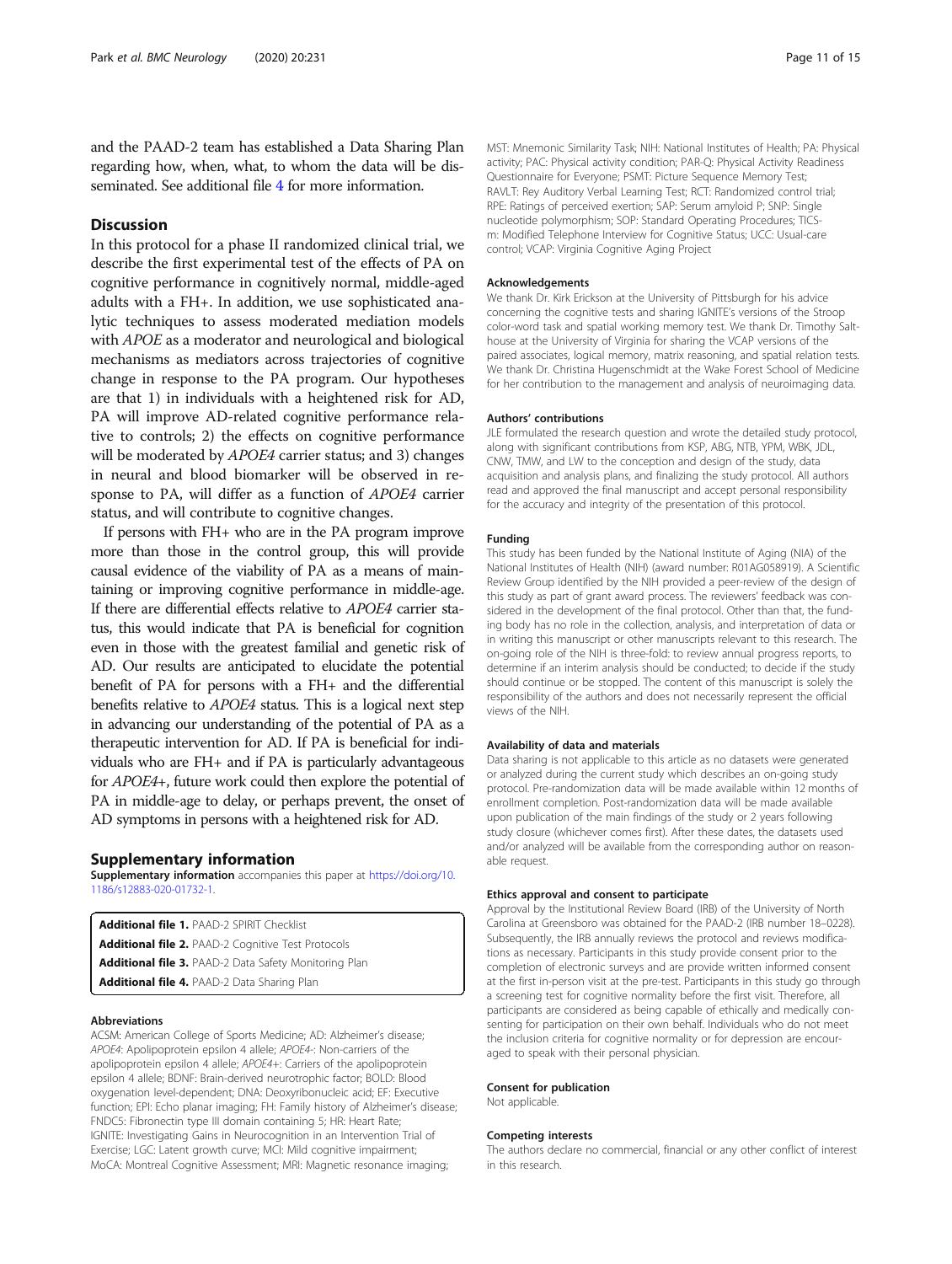#### <span id="page-11-0"></span>Author details

<sup>1</sup>Department of Kinesiology, University of North Carolina at Greensboro, Greensboro, NC 27402, USA. <sup>2</sup>Under Armour, Baltimore, MD 21209, USA.<br><sup>3</sup>Denartment of Psychology, University of North Carolina at Greensboro. <sup>3</sup>Department of Psychology, University of North Carolina at Greensboro, Greensboro, NC 27402, USA. <sup>4</sup>Department of Advanced Nursing Practice and Education, East Carolina University, Greenville, NC 27858, USA.

#### Received: 27 March 2020 Accepted: 16 April 2020 Published online: 06 June 2020

#### References

- 1. Association As. 2019 Alzheimer's disease facts and figures. Alzheimers Dement. 2019;15(3):321–87.
- 2. International AsD. The world Alzheimer report 2019: attitudes to dementia. London: Alzheimer's Disease International; 2019.
- 3. Herrmann N, Chau SA, Kircanski I, Lanctot KL. Current and emerging drug treatment options for Alzheimer's disease: a systematic review. Drugs. 2011; 71(15):2031–65.
- 4. Kumar A, Singh A. Ekavali. A review on Alzheimer's disease pathophysiology and its management: an update. Pharmacol Rep. 2015;67(2):195–203.
- 5. Norton S, Matthews FE, Barnes DE, Yaffe K, Brayne C. Potential for primary prevention of Alzheimer's disease: an analysis of population-based data. Lancet Neurol. 2014;13(8):788–94.
- 6. Emery VO. Alzheimer disease: are we intervening too late? J neural Transm. 2011.
- 7. Brookmeyer R, Johnson E, Ziegler-Graham K, Arrighi HM. Forecasting the global burden of Alzheimer's disease. Alzheimers Dement. 2007;3(3):186–91.
- 8. Andel R, Crowe M, Pedersen NL, Fratiglioni L, Johansson B, Gatz M. Physical exercise at midlife and risk of dementia three decades later: a populationbased study of Swedish twins. J Gerontol A Biol Sci Med Sci. 2008;63(1):62– 6.
- 9. Middleton LE, Barnes DE, Lui LY, Yaffe K. Physical activity over the life course and its association with cognitive performance and impairment in old age. J Am Geriatr Soc. 2010;58(7):1322–6.
- 10. Hamer M, Chida Y. Physical activity and risk of neurodegenerative disease: a systematic review of prospective evidence. Psychol Med. 2009;39(1):3–11.
- 11. Abbott RD, White LR, Ross GW, Masaki KH, Curb JD, Petrovitch H. Walking and dementia in physically capable elderly men. J Am Med Assoc. 2004; 292(12):1447–53.
- 12. Lindsay J, Laurin D, Verreault R, Hebert R, Helliwell B, Hill GB, et al. Risk factors for Alzheimer's disease: a prospective analysis from the Canadian study of health and aging. Am J Epidemiol. 2002;156(5):445–53.
- 13. Kim JM, Stewart R, Bae KY, Kim SW, Yang SJ, Park KH, et al. Role of BDNF val66met polymorphism on the association between physical activity and incident dementia. Neurobiol Aging. 2011;32(3):551 e5–12.
- 14. Beckett MW, Ardern CI, Rotondi MA. A meta-analysis of prospective studies on the role of physical activity and the prevention of Alzheimer's disease in older adults. BMC Geriatr. 2015;15:9.
- 15. Sofi F, Valecchi D, Bacci D, Abbate R, Gensini GF, Casini A, et al. Physical activity and risk of cognitive decline: a meta-analysis of prospective studies. J Intern Med. 2011;269(1):107–17.
- 16. Daviglus ML, Plassman BL, Pirzada A, Bell CC, Bowen PE, Burke JR, et al. Risk factors and preventive interventions for Alzheimer disease: state of the science. Arch Neurol. 2011;68(9):1185–90.
- 17. Blondell SJ, Hammersley-Mather R, Veerman JL. Does physical activity prevent cognitive decline and dementia?: a systematic review and metaanalysis of longitudinal studies. BMC Public Health. 2014;14:510.
- 18. Fabre C, Chamari K, Mucci P, Masse-Biron J, Prefaut C. Improvement of cognitive function by mental and/or individualized aerobic training in healthy elderly subjects. Int J Sports Med. 2002;23(6):415–21.
- 19. Kramer AF, Hahn S, Cohen NJ, Banich MT, McAuley E, Harrison CR, et al. Ageing, fitness and neurocognitive function. Nature. 1999;400:418–9.
- 20. Dustman RE, Ruhling RO, Russell EM, Shearer DE, Bonekat HW, Shigeoka JW, et al. Aerobic exercise training and improved neuropsychological function of older individuals. Neurobiol Aging. 1984;5(1):35–42.
- 21. Erickson KI, Voss MW, Prakash RS, Basak C, Szabo A, Chaddock L, et al. Exercise training increases size of hippocampus and improves memory. Proc Natl Acad Sci. 2011;108(7):3017–22.
- 22. Baker LD, Frank LL, Foster-Schubert K, Green PS, Wilkinson CW, McTiernan A, et al. Effects of aerobic exercise on mild cognitive impairment: a controlled trial. Arch Neurol. 2010;67(1):71–9.
- 23. Lautenschlager NT, Cox KL, Flicker L, Foster JK, van Bockxmeer FM, Xiao J, et al. Effect of physical activity on cognitive function in older adults at risk for Alzheimer disease: a randomized trial. JAMA. 2008;300(9):1027–37.
- 24. Angevaren M, Aufdemkampe G, Verhaar HJ, Aleman A, Vanhees L. Physical activity and enhanced fitness to improve cognitive function in older people without known cognitive impairment. Cochrane Database Syst Rev. 2008;(3):Cd005381.
- 25. Colcombe S, Kramer AF. Fitness effects on the cognitive function of older adults: a meta-analytic study. Psychol Sci. 2003;14(2):125–30.
- 26. Heyn P, Abreu BC, Ottenbacher KJ. The effects of exercise training on elderly persons with cognitive impairment and dementia: a meta-analysis. Arch Phys Med Rehabil. 2004;85(10):1694–704.
- 27. Hindin SB, Zelinski EM. Extended practice and aerobic exercise interventions benefit untrained cognitive outcomes in older adults: a meta-analysis. J Am Geriatr Soc. 2012;60(1):136–41.
- 28. Duara R, Barker WW, Lopez-Alberola R, Loewenstein DA, Grau LB, Gilchrist D, et al. Alzheimer's disease: interaction of apolipoprotein E genotype, family history of dementia, gender, education, ethnicity, and age of onset. Neurology. 1996;46(6):1575–9.
- 29. Bendlin BB, Carlsson CM, Gleason CE, Johnson SC, Sodhi A, Gallagher CL, et al. Midlife predictors of Alzheimer's disease. Maturitas. 2010;65(2):131–7.
- 30. Scarabino D, Gambina G, Broggio E, Pelliccia F, Corbo RM. Influence of family history of dementia in the development and progression of lateonset Alzheimer's disease. Am J Med Genet B Neuropsychiatr Genet. 2016; 171B(2):250–6.
- 31. Rovio S, Kareholt I, Helkala EL, Viitanen M, Winblad B, Tuomilehto J, et al. Leisure-time physical activity at midlife and the risk of dementia and Alzheimer's disease. Lancet Neurol. 2005;4(11):705–11.
- 32. Schuit AJ, Feskens EJ, Launer LJ, Kromhout D. Physical activity and cognitive decline, the role of the apolipoprotein e4 allele. Med Sci Sports Exerc. 2001; 33(5):772–7.
- 33. Niti M, Yap KB, Kua EH, Tan CH, Ng TP. Physical, social and productive leisure activities, cognitive decline and interaction with APOE-epsilon 4 genotype in Chinese older adults. Int Psychogeriatr. 2008;20(2):237–51.
- 34. Deeny SP, Poeppel D, Zimmerman JB, Roth SM, Brandauer J, Witkowski S, et al. Exercise, APOE, and working memory: MEG and behavioral evidence for benefit of exercise in epsilon4 carriers. Biol Psychol. 2008;78(2):179–87.
- 35. Podewils LJ, Guallar E, Kuller LH, Fried LP, Lopez OL, Carlson M, et al. Physical activity, APOE genotype, and dementia risk: findings from the cardiovascular health cognition study. Am J Epidemiol. 2005;161(7):639–51.
- 36. Rodriguez FS, Schroeter ML, Arelin K, Witte AV, Baber R, Burkhardt R, et al. APOE e4-genotype and lifestyle interaction on cognitive performance: results of the LIFE-adult-study. Health Psychol. 2018;37(2):194–205.
- Etnier JL, Caselli RJ, Reiman EM, Alexander GE, Sibley BA, Tessier D, et al. Cognitive performance in older women relative to ApoE-epsilon4 genotype and aerobic fitness. Med Sci Sports Exerc. 2007;39(1):199–207.
- 38. Etnier JL, Karper WB, Labban JD, Piepmeier AT, Shih CH, Dudley WN, et al. The physical activity and Alzheimer's disease (PAAD) study: cognitive outcomes. Ann Behav Med. 2018;52(2):175–85.
- 39. Lezak MD, Howieson DB, Loring DW, Hannay HJ, Fischer JS. Neuropsychological assessment, 4th ed. New York, NY, US: Oxford University Press; 2004. xiv, 1016-xiv, p.
- 40. Nagamatsu LS, Chan A, Davis JC, Beattie BL, Graf P, Voss MW, et al. Physical activity improves verbal and spatial memory in older adults with probable mild cognitive impairment: a 6-month randomized controlled trial. J Aging Res. 2013;2013:861893.
- 41. ten Brinke LF, Bolandzadeh N, Nagamatsu LS, Hsu CL, Davis JC, Miran-Khan K, et al. Aerobic exercise increases hippocampal volume in older women with probable mild cognitive impairment: a 6-month randomised controlled trial. Br J Sports Med. 2015;49(4):248.
- 42. Marosi K, Mattson MP. BDNF mediates adaptive brain and body responses to energetic challenges. Trends Endocrinol Metab. 2014;25(2):89–98.
- 43. Egan MF, Kojima M, Callicott JH, Goldberg TE, Kolachana BS, Bertolino A, et al. The BDNF val66met polymorphism affects activity-dependent secretion of BDNF and human memory and hippocampal function. Cell. 2003;112(2):257–69.
- 44. Egan MF, Weinberger DR, Lu B. Schizophrenia, III: brain-derived neurotropic factor and genetic risk. Am J Psychiatry. 2003;160(7):1242.
- 45. Hariri AR, Goldberg TE, Mattay VS, Kolachana BS, Callicott JH, Egan MF, et al. Brain-derived neurotrophic factor val66met polymorphism affects human memory-related hippocampal activity and predicts memory performance. J Neurosci. 2003;23(17):6690–4.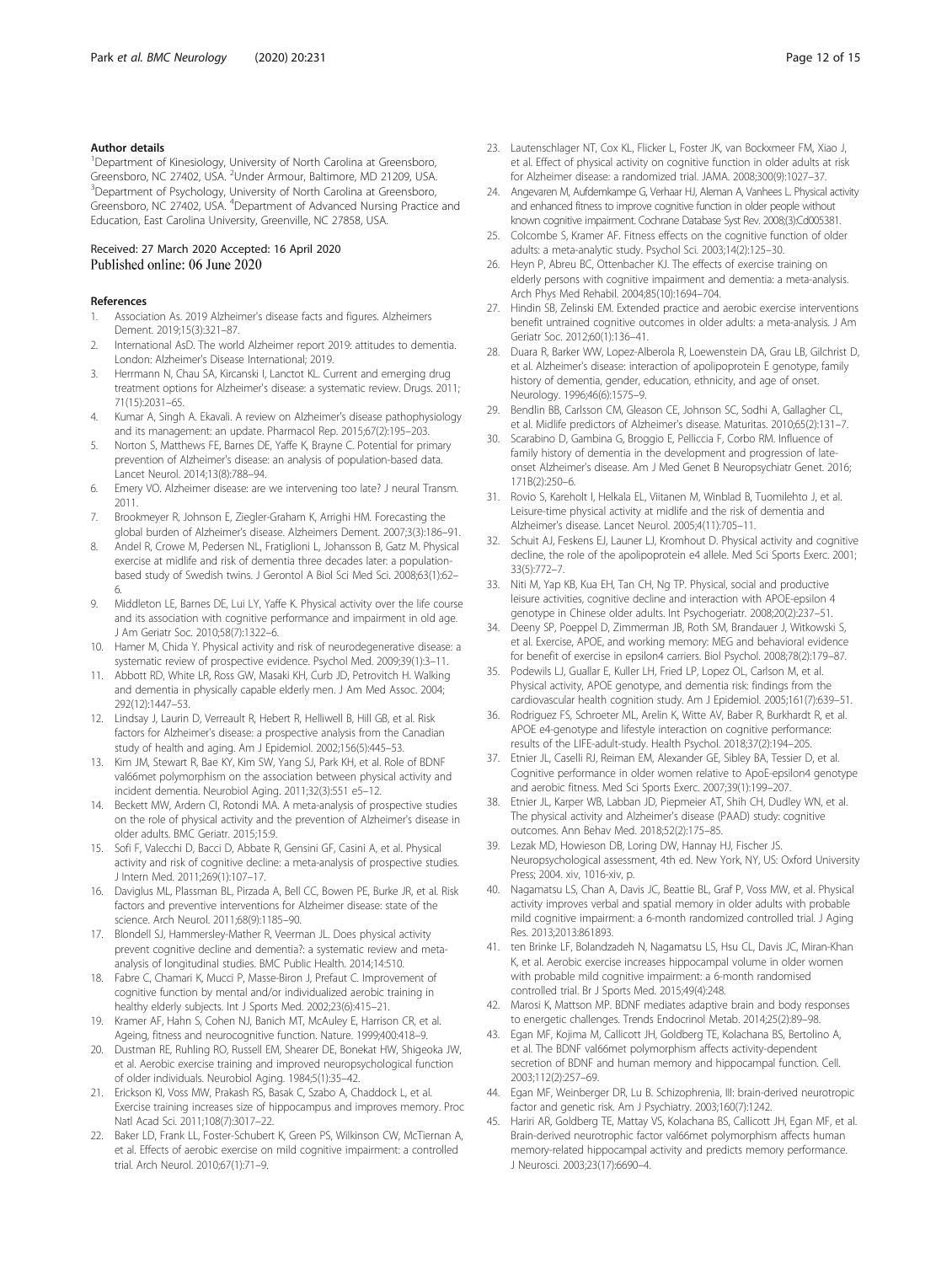- <span id="page-12-0"></span>46. Laske C, Stellos K, Hoffmann N, Stransky E, Straten G, Eschweiler GW, et al. Higher BDNF serum levels predict slower cognitive decline in Alzheimer's disease patients. Int J Neuropsychopharmacol. 2011;14(3):399–404.
- 47. Knaepen K, Goekint M, Heyman EM, Meeusen R. Neuroplasticity exerciseinduced response of peripheral brain-derived neurotrophic factor: a systematic review of experimental studies in human subjects. Sports Med. 2010;40(9):765–801.
- 48. Seifert T, Brassard P, Wissenberg M, Rasmussen P, Nordby P, Stallknecht B, et al. Endurance training enhances BDNF release from the human brain. Am J Physiol Regul Integr Comp Physiol. 2010;298(2):R372–7.
- 49. Chao MV, Rajagopal R, Lee FS. Neurotrophin signalling in health and disease. Clin Sci (Lond). 2006;110(2):167–73.
- 50. Leckie RL, Oberlin LE, Voss MW, Prakash RS, Szabo-Reed A, Chaddock-Heyman L, et al. BDNF mediates improvements in executive function following a 1-year exercise intervention. Front Hum Neurosci. 2014;8:985.
- 51. Vaughan S, Wallis M, Polit D, Steele M, Shum D, Morris N. The effects of multimodal exercise on cognitive and physical functioning and brainderived neurotrophic factor in older women: a randomised controlled trial. Age Ageing. 2014;43(5):623–9.
- 52. Fiala M, Veerhuis R. Biomarkers of inflammation and amyloid-beta phagocytosis in patients at risk of Alzheimer disease. Exp Gerontol. 2010; 45(1):57–63.
- 53. Kiddle SJ, Sattlecker M, Proitsi P, Simmons A, Westman E, Bazenet C, et al. Candidate blood proteome markers of Alzheimer's disease onset and progression: a systematic review and replication study. J Alzheimers Dis. 2014;38(3):515–31.
- 54. Prajapati KD, Sharma SS, Roy N. Current perspectives on potential role of albumin in neuroprotection. Rev Neurosci. 2011;22(3):355–63.
- 55. Akhtar MW, Sanz-Blasco S, Dolatabadi N, Parker J, Chon K, Lee MS, et al. Elevated glucose and oligomeric beta-amyloid disrupt synapses via a common pathway of aberrant protein S-nitrosylation. Nat Commun. 2016;7: 10242.
- 56. Ho N, Sommers MS, Lucki I. Effects of diabetes on hippocampal neurogenesis: links to cognition and depression. Neurosci Biobehav Rev. 2013;37(8):1346–62.
- 57. Anderson JR, Calvo D, Glickman E, Gunstad J, Spitznagel MB. The moderating role of insulin-like growth factor 1 in the relationship between cognitive and aerobic endurance change. J Geriatr Psychiatry Neurol. 2017; 30(2):84–9.
- 58. Ding Q, Vaynman S, Akhavan M, Ying Z, Gomez-Pinilla F. Insulin-like growth factor I interfaces with brain-derived neurotrophic factor-mediated synaptic plasticity to modulate aspects of exercise-induced cognitive function. Neuroscience. 2006;140(3):823–33.
- 59. Maass A, Duzel S, Brigadski T, Goerke M, Becke A, Sobieray U, et al. Relationships of peripheral IGF-1, VEGF and BDNF levels to exercise-related changes in memory, hippocampal perfusion and volumes in older adults. NeuroImage. 2016;131:142–54.
- 60. Yamazaki Y, Painter MM, Bu G, Kanekiyo T. Apolipoprotein E as a therapeutic target in Alzheimer's disease: a review of basic research and clinical evidence. CNS drugs. 2016;30(9):773–89.
- 61. Hye A, Lynham S, Thambisetty M, Causevic M, Campbell J, Byers HL, et al. Proteome-based plasma biomarkers for Alzheimer's disease. Brain. 2006; 129(Pt 11):3042–50.
- 62. Bott NT, Bettcher BM, Yokoyama JS, Frazier DT, Wynn M, Karydas A, et al. Youthful processing speed in older adults: genetic, biological, and behavioral predictors of cognitive processing speed trajectories in aging. Front Aging Neurosci. 2017;9:55.
- 63. Umegaki H, Makino T, Uemura K, Shimada H, Hayashi T, Cheng XW, et al. The associations among insulin resistance, hyperglycemia, physical performance, diabetes mellitus, and cognitive function in relatively healthy older adults with subtle cognitive dysfunction. Front Aging Neurosci. 2017;9:72.
- 64. Hofmann T, Elbelt U, Stengel A. Irisin as a muscle-derived hormone stimulating thermogenesis - a critical update. Peptides. 2014;54:89–100.
- 65. Wrann CD, White JP, Salogiannnis J, Laznik-Bogoslavski D, Wu J, Ma D, et al. Exercise induces hippocampal BDNF through a PGC-1alpha/FNDC5 pathway. Cell Metab. 2013;18(5):649–59.
- 66. Giunta S. Exploring the complex relations between inflammation and aging (inflamm-aging): anti-inflamm-aging remodelling of inflamm- aging, from robustness to frailty. Inflamm Res. 2008;57(12):558–63.
- 67. Pedersen BK. Exercise-induced myokines and their role in chronic diseases. Brain Behav Immun. 2011;25(5):811–6.
- 68. Packer N, Pervaiz N, Hoffman-Goetz L. Does exercise protect from cognitive decline by altering brain cytokine and apoptotic protein levels? A systematic review of the literature. Exerc Immunol Rev. 2010;16:138–62.
- 69. Windham BG, Wilkening SR, Lirette ST, Kullo IJ, Turner ST, Griswold ME, et al. Associations between inflammation and physical function in African Americans and European Americans with prevalent cardiovascular risk factors. J Am Geriatr Soc. 2016;64(7):1448–55.
- 70. Bugg JM, Head D. Exercise moderates age-related atrophy of the medial temporal lobe. Neurobiol Aging. 2011;32(3):506–14.
- 71. Erickson KI, Prakash RS, Voss MW, Chaddock L, Hu L, Morris KS, et al. Aerobic fitness is associated with hippocampal volume in elderly humans. Hippocampus. 2009;19(10):1030–9.
- 72. Szabo AN, McAuley E, Erickson KI, Voss M, Prakash RS, Mailey EL, et al. Cardiorespiratory fitness, hippocampal volume, and frequency of forgetting in older adults. Neuropsychology. 2011;25(5):545–53.
- 73. Colcombe SJ, Erickson KI, Raz N, Webb AG, Cohen NJ, McAuley E, et al. Aerobic fitness reduces brain tissue loss in aging humans. J Gerontol A Biol Sci Med Sci. 2003;58(2):176–80.
- 74. Erickson KI, Raji CA, Lopez OL, Becker JT, Rosano C, Newman AB, et al. Physical activity predicts gray matter volume in late adulthood: the cardiovascular health study. Neurology. 2010;75(16):1415–22.
- 75. Voss MW, Erickson KI, Prakash RS, Chaddock L, Malkowski E, Alves H, et al. Functional connectivity: a source of variance in the association between cardiorespiratory fitness and cognition? Neuropsychologia. 2010;48(5):1394–406.
- 76. Colcombe SJ, Erickson KI, Scalf PE, Kim JS, Prakash R, McAuley E, et al. Aerobic exercise training increases brain volume in aging humans. J Gerontol A Biol Sci Med Sci. 2006;61(11):1166–70.
- 77. Chapman SB, Aslan S, Spence JS, Defina LF, Keebler MW, Didehbani N, et al. Shorter term aerobic exercise improves brain, cognition, and cardiovascular fitness in aging. Front Aging Neurosci. 2013;5:75.
- 78. Colcombe SJ, Kramer AF, Erickson KI, Scalf P, McAuley E, Cohen NJ, et al. Cardiovascular fitness, cortical plasticity, and aging. Proc Natl Acad Sci U S A. 2004;101(9):3316–21.
- 79. Voss MW, Heo S, Prakash RS, Erickson KI, Alves H, Chaddock L, et al. The influence of aerobic fitness on cerebral white matter integrity and cognitive function in older adults: results of a one-year exercise intervention. Hum Brain Mapp. 2013;34(11):2972–85.
- 80. Burdette JH, Laurienti PJ, Espeland MA, Morgan A, Telesford Q, Vechlekar CD, et al. Using network science to evaluate exercise-associated brain changes in older adults. Front Aging Neurosci. 2010;2:23.
- 81. Voss MW, Prakash RS, Erickson KI, Basak C, Chaddock L, Kim JS, et al. Plasticity of brain networks in a randomized intervention trial of exercise training in older adults. Front Aging Neurosci. 2010;2.
- 82. Lind J, Larsson A, Persson J, Ingvar M, Nilsson LG, Backman L, et al. Reduced hippocampal volume in non-demented carriers of the apolipoprotein E epsilon4: relation to chronological age and recognition memory. Neurosci Lett. 2006;396(1):23–7.
- 83. Tohgi H, Takahashi S, Kato E, Homma A, Niina R, Sasaki K, et al. Reduced size of right hippocampus in 39- to 80-year-old normal subjects carrying the apolipoprotein E epsilon4 allele. Neurosci Lett. 1997;236(1):21–4.
- 84. Burggren AC, Zeineh MM, Ekstrom AD, Braskie MN, Thompson PM, Small GW, et al. Reduced cortical thickness in hippocampal subregions among cognitively normal apolipoprotein E e4 carriers. Neuroimage. 2008;41(4):1177–83.
- 85. Fennema-Notestine C, Panizzon MS, Thompson WR, Chen CH, Eyler LT, Fischl B, et al. Presence of ApoE epsilon4 allele associated with thinner frontal cortex in middle age. J Alzheimers Dis. 2011;26(Suppl 3):49–60.
- 86. Wishart HA, Saykin AJ, McAllister TW, Rabin LA, McDonald BC, Flashman LA, et al. Regional brain atrophy in cognitively intact adults with a single APOE epsilon4 allele. Neurology. 2006;67(7):1221–4.
- 87. Alexander GE, Bergfield KL, Chen K, Reiman EM, Hanson KD, Lin L, et al. Gray matter network associated with risk for Alzheimer's disease in young to middle-aged adults. Neurobiol Aging. 2012;33(12):2723–32.
- 88. Nierenberg J, Pomara N, Hoptman MJ, Sidtis JJ, Ardekani BA, Lim KO. Abnormal white matter integrity in healthy apolipoprotein E epsilon4 carriers. Neuroreport. 2005;16(12):1369–72.
- 89. Persson J, Lind J, Larsson A, Ingvar M, Cruts M, Van Broeckhoven C, et al. Altered brain white matter integrity in healthy carriers of the APOE epsilon4 allele: a risk for AD? Neurology. 2006;66(7):1029–33.
- 90. Heise V, Filippini N, Ebmeier KP, Mackay CE. The APOE varepsilon4 allele modulates brain white matter integrity in healthy adults. Mol Psychiatry. 2011;16(9):908–16.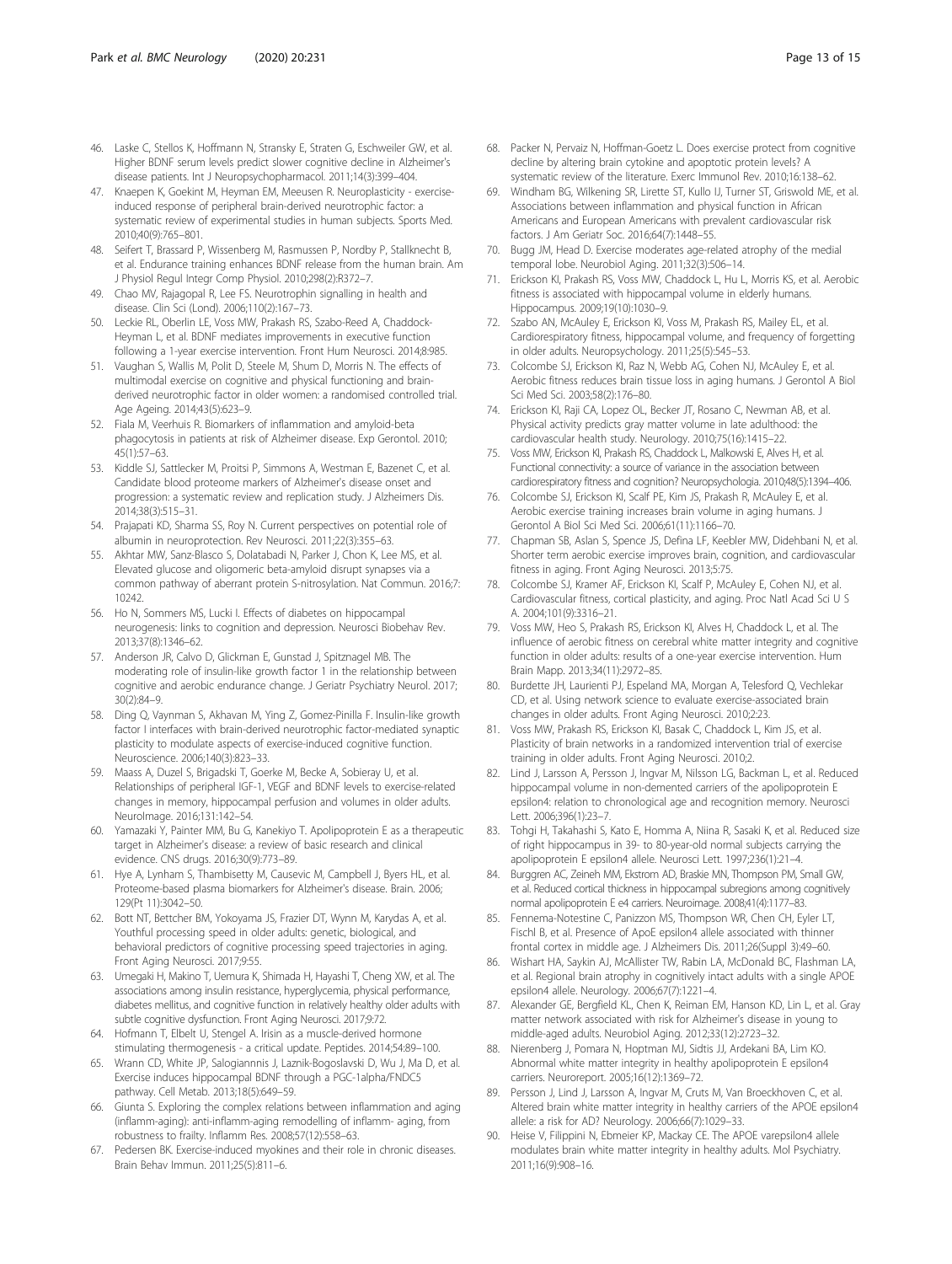- <span id="page-13-0"></span>91. Adluru N, Destiche DJ, Lu SY, Doran ST, Birdsill AC, Melah KE, et al. White matter microstructure in late middle-age: effects of apolipoprotein E4 and parental family history of Alzheimer's disease. Neuroimage Clin. 2014;4:730–42.
- 92. Bendlin BB, Ries ML, Canu E, Sodhi A, Lazar M, Alexander AL, et al. White matter is altered with parental family history of Alzheimer's disease. Alzheimers Dement. 2010;6(5):394–403.
- 93. Filippini N, MacIntosh BJ, Hough MG, Goodwin GM, Frisoni GB, Smith SM, et al. Distinct patterns of brain activity in young carriers of the APOEepsilon4 allele. Proc Natl Acad Sci U S A. 2009;106(17):7209–14.
- 94. Westlye ET, Lundervold A, Rootwelt H, Lundervold AJ, Westlye LT. Increased hippocampal default mode synchronization during rest in middle-aged and elderly APOE epsilon4 carriers: relationships with memory performance. J Neurosci. 2011;31(21):7775–83.
- 95. Sheline YI, Morris JC, Snyder AZ, Price JL, Yan Z, D'Angelo G, et al. APOE4 allele disrupts resting state fMRI connectivity in the absence of amyloid plaques or decreased CSF Abeta42. J Neurosci. 2010;30(50):17035–40.
- 96. Smith JC, Nielson KA, Woodard JL, Seidenberg M, Durgerian S, Antuono P, et al. Interactive effects of physical activity and APOE-epsilon4 on BOLD semantic memory activation in healthy elders. Neuroimage. 2011;54(1):635–44.
- 97. Best JR, Rosano C, Aizenstein HJ, Tian Q, Boudreau RM, Ayonayon HN, et al. Long-term changes in time spent walking and subsequent cognitive and structural brain changes in older adults. Neurobiol Aging. 2017;57:153–61.
- 98. Chang M, Jonsson PV, Snaedal J, Bjornsson S, Saczynski JS, Aspelund T, et al. The effect of midlife physical activity on cognitive function among older adults: AGES--Reykjavik study. J Gerontol A Biol Sci Med Sci. 2010;65(12):1369–74.
- 99. Friedland RP, Fritsch T, Smyth KA, Koss E, Lerner AJ, Chen CH, et al. Patients with Alzheimer's disease have reduced activities in midlife compared with healthy control-group members. Proc Natl Acad Sci U S A. 2001;98(6):3440–5.
- 100. Chan AW, Tetzlaff JM, Altman DG, Dickersin K, Moher D. SPIRIT 2013: new guidance for content of clinical trial protocols. Lancet. 2013;381(9861):91–2.
- 101. Gehres SW, Rocha A, Leuzy A, Loss CM, Viola GG, Zimmer ER. Cognitive intervention as an early non-pharmacological strategy in Alzheimer's disease: a translational perspective. Front Aging Neurosci. 2016;8:280.
- 102. Liu-Seifert H, Andersen SW, Lipkovich I, Holdridge KC, Siemers E. A novel approach to delayed-start analyses for demonstrating disease-modifying effects in Alzheimer's disease. PLoS One. 2015;10(3):e0119632.
- 103. Blazer DG, Yaffe K, Karlawish J. Cognitive aging: a report from the Institute of Medicine. JAMA. 2015;313(21):2121–2.
- 104. Maliszewska-Cyna E, Lynch M, Oore JJ, Nagy PM, Aubert I. The benefits of exercise and metabolic interventions for the prevention and early treatment of Alzheimer's disease. Curr Alzheimer Res. 2017;14(1):47–60.
- 105. Erickson KI, Grove GA, Burns JM, Hillman CH, Kramer AF, McAuley E, et al. Investigating Gains in Neurocognition in an Intervention Trial of Exercise (IGNITE): Protocol. Contemporary clinical trials. 2019;85:105832.
- 106. American College of Sports Medicine. ACSM's Guidelines for Exercise Testing and Prescription. 10th ed. Riebe D, editor. Philadelphia: Lippincott Williams and Wilkins; 2017.
- 107. Raber J, Huang Y, Ashford JW. ApoE genotype accounts for the vast majority of AD risk and AD pathology. Neurobiol Aging. 2004;25(5):641-50.
- 108. Etnier JL, Labban JD, Karper WB, Wideman L, Piepmeier AT, Shih CH, et al. Innovative research design exploring the effects of physical activity and genetics on cognitive performance in community-based older adults. J Aging Phys Act. 2015;23(4):559-68.
- 109. Roberts JS, Cupples LA, Relkin NR, Whitehouse PJ, Green RC. Genetic Risk Assessment for Adult Children of People With Alzheimer's Disease: The Risk Evaluation and Education for Alzheimer's Disease (REVEAL) Study. Journal of Geriatric Psychiatry and Neurology. 2005;18(4):250-5.
- 110. Cook SE, Marsiske M, McCoy KJ. The use of the Modified Telephone Interview for Cognitive Status (TICS-M) in the detection of amnestic mild cognitive impairment. J Geriatr Psychiatry Neurol. 2009;22(2):103-9.
- 111. Nasreddine ZS, Phillips NA, Bedirian V, Charbonneau S, Whitehead V, Collin I, et al. The Montreal Cognitive Assessment, MoCA: a brief screening tool for mild cognitive impairment. J Am Geriatr Soc. 2005; 53(4):695-9.
- 112. Eaton WW, Smith C, Ybarra M, Muntaner C, Tien A. Center for Epidemiologic Studies Depression Scale: review and revision (CESD and CESD-R). In: Maruish ME, editor. The use of psychological testing for treatment planning and outcomes assessment. Volume 3: instruments for adults. 3rd ed. Mahwah: Lawrence Erlbaum Associates Publishers; 2004. p. 363–77.
- 113. United States Census Bureau. American community survey. Washington: United States Department of Commerce; 2010. [http://factfinder2.census.gov/.](http://factfinder2.census.gov/)
- 114. Manly JJ, Schupf N, Stern Y, Brickman AM, Tang MX, Mayeux R. Telephonebased identification of mild cognitive impairment and dementia in a multicultural cohort. Arch Neurol. 2011;68(5):607-14.
- 115. de Jager CA, Budge MM, Clarke R. Utility of TICS-M for the assessment of cognitive function in older adults. Int J Geriatr Psychiatry. 2003;18(4):318–24.
- 116. Farias ST, Mungas D, Reed BR, Cahn-Weiner D, Jagust W, Baynes K, et al. The measurement of everyday cognition (ECog): scale development and psychometric properties. Neuropsychology. 2008;22(4):531–44.
- 117. Stewart AL, Mills KM, King AC, Haskell WL, Gillis D, Ritter PL. CHAMPS physical activity questionnaire for older adults: outcomes for interventions. Med Sci Sports Exerc. 2001;33(7):1126–41.
- 118. Craig CL, Marshall AL, Sjostrom M, Bauman AE, Booth ML, Ainsworth BE, et al. International physical activity questionnaire: 12-country reliability and validity. Med Sci Sports Exerc. 2003;35(8):1381-95.
- 119. Buysse DJ, Reynolds CF, Monk TH, Berman SR, Kupfer DJ. The Pittsburgh sleep quality index: A new instrument for psychiatric practice and research. Psychiatry Research. 1989;28(2):193-213.
- 120. R Core Team. R: a language and environment for statistical computing. Vienna: R Foundation for Statistical Computing; 2019. <https://www.R-project.org/>.
- 121. Steins Bisschop CN, Courneya KS, Velthuis MJ, Monninkhof EM, Jones LW, Friedenreich C, et al. Control group design, contamination and drop-out in exercise oncology trials: a systematic review. PLoS One. 2015;10(3):e0120996.
- 122. Diamond A. Executive functions. Annu Rev Psychol. 2013;64:135–68. 123. Rey A. L'examen clinique en psychologie. Paris: Presses universitaires de France; 1964.
- 124. Stern RA, White T. Neuropsychological assessment battery (NAB) digits forward/digits backward test professional manual. Lutz: Psychological Assessment Resources; 2003.
- 125. Salthouse TA. Contributions of the individual differences approach to cognitive aging. J Gerontol B Psychol Sci Soc Sci. 2017;72(1):7–15.
- 126. Salthouse TA, Fristoe N, Rhee SH. How localized are age-related effects on neuropsychological measures? Neuropsychology. 1996;10(2):272–85.
- 127. Wechsler D. Wechsler memory scale. 3rd ed. San Antonio: The Psychological Corporation; 1997.
- 128. Osterrieth PA. Le test de copie d'une figure complexe; contribution à l'étude de la perception et de la mémoire. [Test of copying a complex figure; contribution to the study of perception and memory]. Archives de Psychologie. 1944;30:206–356.
- 129. Bauer PJ, Dikmen SS, Heaton RK, Mungas D, Slotkin J, Beaumont JL. III. NIH TOOLBOX cognition battery (CB): measuring episodic memory. Monogr Soc Res Child Dev. 2013;78(4):34–48.
- 130. Stark SM, Yassa MA, Lacy JW, Stark CE. A task to assess behavioral pattern separation (BPS) in humans: data from healthy aging and mild cognitive impairment. Neuropsychologia. 2013;51(12):2442–9.
- 131. Shapiro DM, Harrison DW. Alternate forms of the AVLT: a procedure and test of form equivalency. Arch Clin Neuropsychol. 1990;5(4):405–10.
- 132. Hawkins KA, Dean D, Pearlson GD. Alternative forms of the Rey auditory verbal learning test: a review. Behav Neurol. 2004;15(3–4):99–107.
- 133. Zelazo PD, Anderson JE, Richler J, Wallner-Allen K, Beaumont JL, Weintraub S. II. NIH Toolbox cognition battery (CB): measuring executive function and attention. Monogr Soc Res Child Dev. 2013;78(4):16–33.
- 134. Smith A. Symbol digit modalities test manual (W-129C). Torrance: Western Psychological Services; 2011.
- 135. Gronwall DM. Paced auditory serial-addition task: a measure of recovery from concussion. Percept Mot Skills. 1977;44(2):367–73.
- 136. Tulsky DS, Carlozzi NE, Chevalier N, Espy KA, Beaumont JL, Mungas D. V. NIH TOOLBOX COGNITION BATTERY (CB): MEASURING WORKING MEMORY. Monogr Soc Res Child Dev. 2013;78(4):70–87.
- 137. Reynolds CR. Comprehensive Trail-making test Examiner's manual. Austin: PRO-ED, Inc.; 2002.
- 138. Carlin D, Bonerba J, Phipps M, Alexander G, Shapiro M, Grafman J. Planning impairments in frontal lobe dementia and frontal lobe lesion patients. Neuropsychologia. 2000;38(5):655–65.
- 139. Kaller CP, Unterrainer JM, Kaiser S, Weisbrod M. Aschenbrenner S. Schuhfried: Tower of London - Freiburg version; 2012.
- 140. Kaller CP, Unterrainer JM, Stahl C. Assessing planning ability with the tower of London task: psychometric properties of a structurally balanced problem set. Psychol Assess. 2011;24(1):46–53.
- 141. Kaller CP, Rahm B, Köstering L, Unterrainer JM. Reviewing the impact of problem structure on planning: a software tool for analyzing tower tasks. Behav Brain Res. 2011;216(1):1–8.